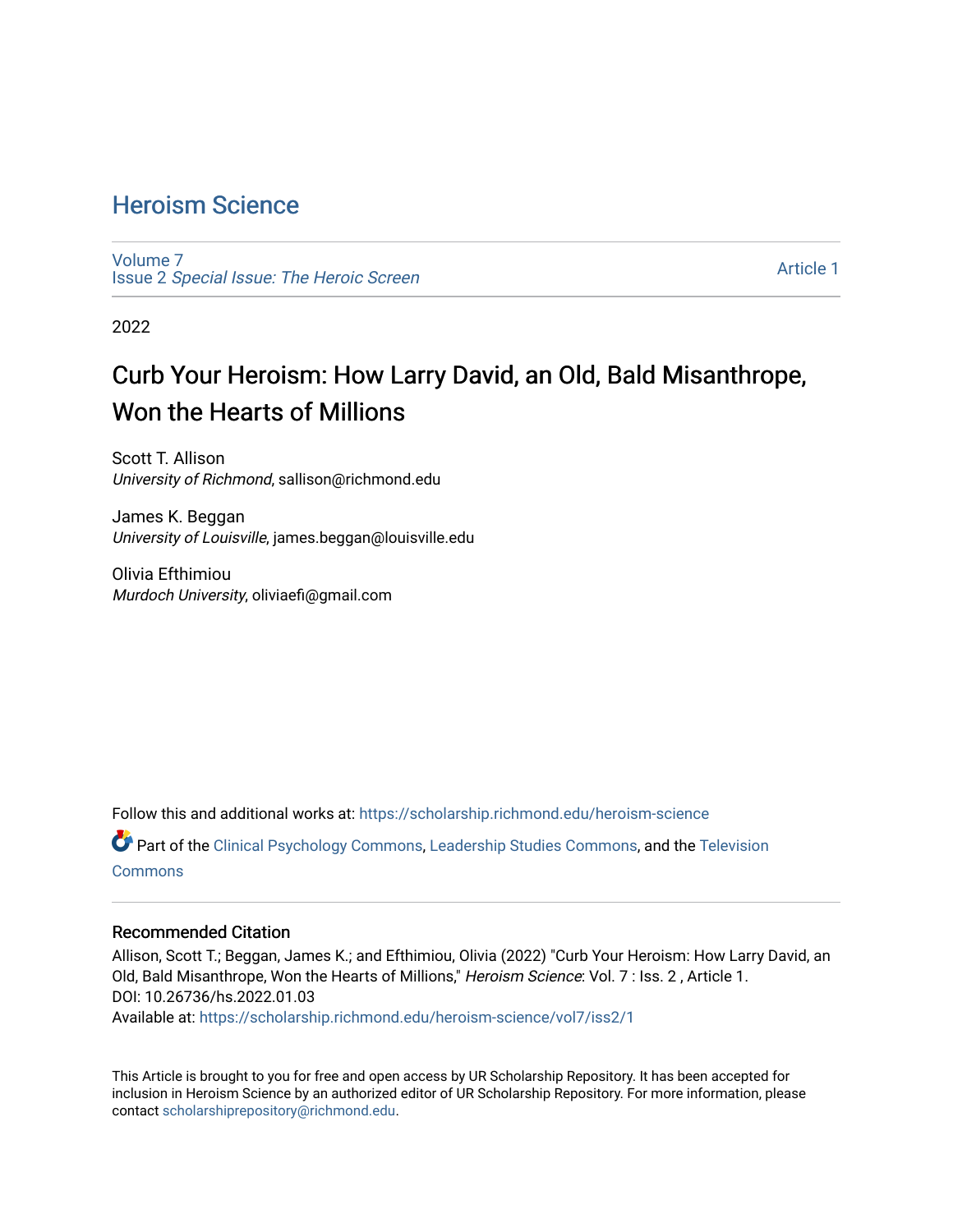**Heroism Science: An Interdisciplinary Journal** (ISSN 2573- 7120) https://scholarship.richmond.edu/heroism-science/

**Vol. 7 No. 2 (2022) pp. 1-29**

# Curb Your Heroism: How Larry David, an Old, Bald Misanthrope, Won the Hearts of Millions



*SCOTT T. ALLISON 1 University of Richmond* [sallison@richmond.edu](mailto:sallison@richmond.edu) *JAMES K. BEGGAN University of Louisville OLIVIA EFTHIMIOU Murdoch University*

*KEYWORDS: hero, antihero, curb your enthusiasm, dark triad, psychopathy, narcissism, Machiavellianism*

#### **Article history**

*Received: October 24, 2020*

*Received in revised form: January 11, 2022*

*Accepted: February 22, 2022*

*Available online: March 12, 2022*

<sup>1</sup> Copyright 2022 Heroism Science

DOI 10.26736/hs.2022.01.03

ISSN: 2573-7120 | Licensed under the Creative Commons, Attribution-NonCommercial-NoDerivs (CC By-NC-ND)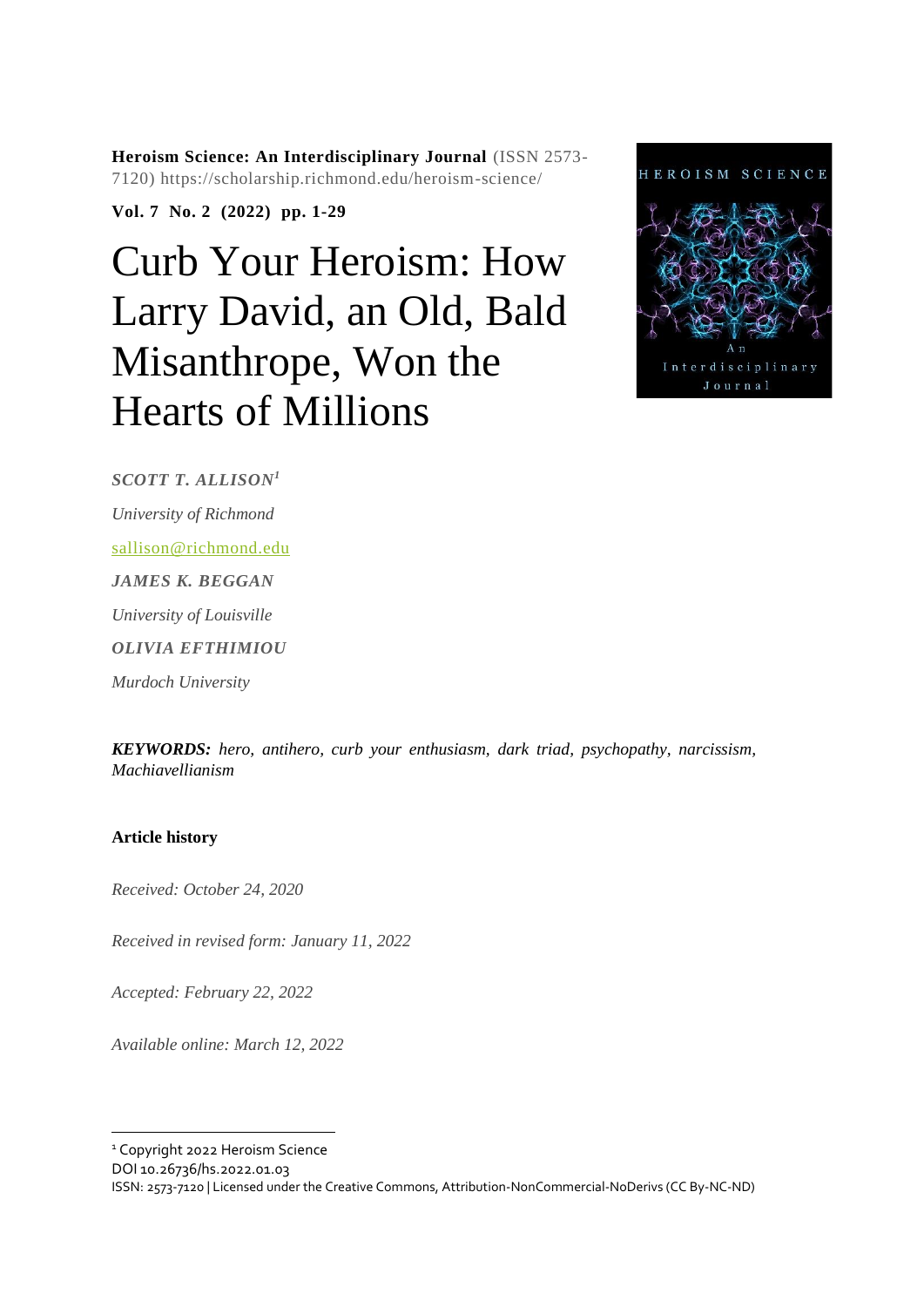**ABSTRACT**: For eleven television seasons, viewers of the series *Curb Your Enthusiasm* have been witness to a main character in Larry David who paradoxically displays attributes that are both endearing and revolting. This article offers an analysis of Larry David's character with the goal of ascertaining his heroic nature, specifically focusing on whether he best meets the scientific criteria for a hero or for an antihero. Drawing from the literature of heroism science, we examine a large body of evidence from episodes of the series supporting arguments for both heroism and antiheroism in Larry's character. Consistent with definitions of heroism, Larry manifests deviance, humility, loyalty to principles, and a growth mindset. Yet consistent with antiheroism, Larry shows selfishness, social insensitivity, manipulativeness, and resistance to growth. We conclude that any inconsistencies in his character can be understood through a consideration of Curb Your Enthusiasm's comedic goals and sensibilities.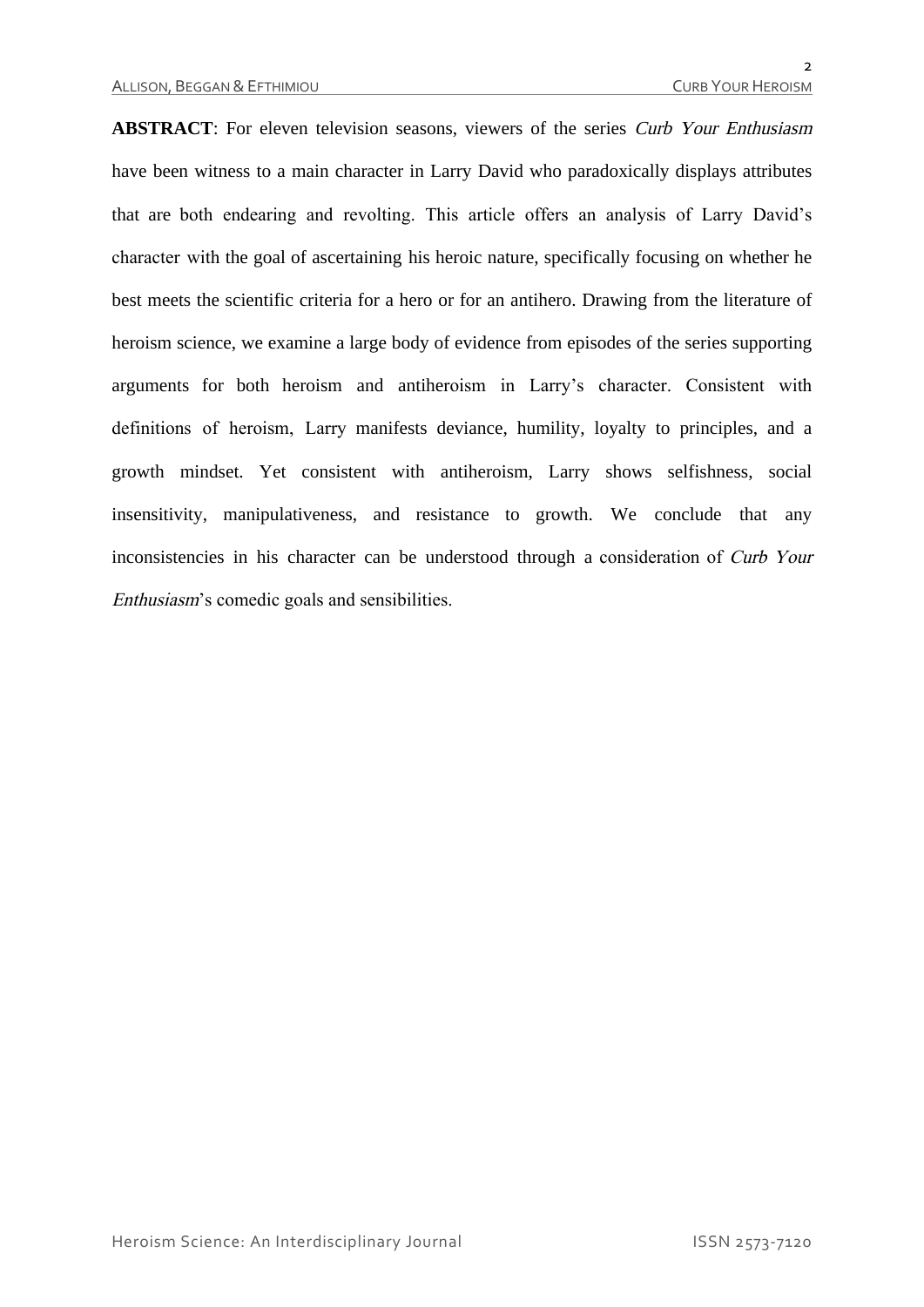## **1 INTRODUCTION**

When *Curb Your Enthusiasm* (CYE) premiered with an hour-long HBO special on October 17, 1999, viewers were witness to one of the most complex and baffling protagonists in television history. The lead character, Larry David, had been represented before in the persona of George Costanza in the iconic series *Seinfeld* that David co-created in 1989. But the true colors of Constanza's character could not be fully developed within *Seinfeld's* fourperson ensemble, and Costanza was arguably as much a reflection of actor Jason Alexander as he was Larry David. CYE offered a perfect forum for Larry David to play himself as the star and spotlight of the series, around whom the storylines could pivot and his behavioral values could be revealed in bold relief.

The CYE premier followed the life of Larry David, the co-creator of Seinfeld now in semi-retirement, searching for new work as a writer and stand-up comic. From the beginning, CYE has been innovative in featuring an improvisational dialogue among the cast members, who are only given a brief description of what needs to happen in a particular scene. Larry David has stated in numerous interviews that the Larry on the show is not quite the same as the real-life Larry (Chi, 2017). The latter Larry knows better than to say and do things that create the kinds of awkward conflicts that fuel the comedy in CYE. In our analysis of Larry David, we focus on the Larry as portrayed in CYE, the Larry whose unconventional pattern of social behavior can be, paradoxically, both baffling and beguiling.

The purpose of this article is to examine the character of Larry David in CYE with the goal of ascertaining his heroic nature, specifically focusing on whether his character best meets the scientific criteria for a hero -- or for an antihero. Drawing from the burgeoning field of heroism science, we will first explore the definition of a hero, as advanced by scholars. We then examine evidence from episodes of CYE supporting the argument that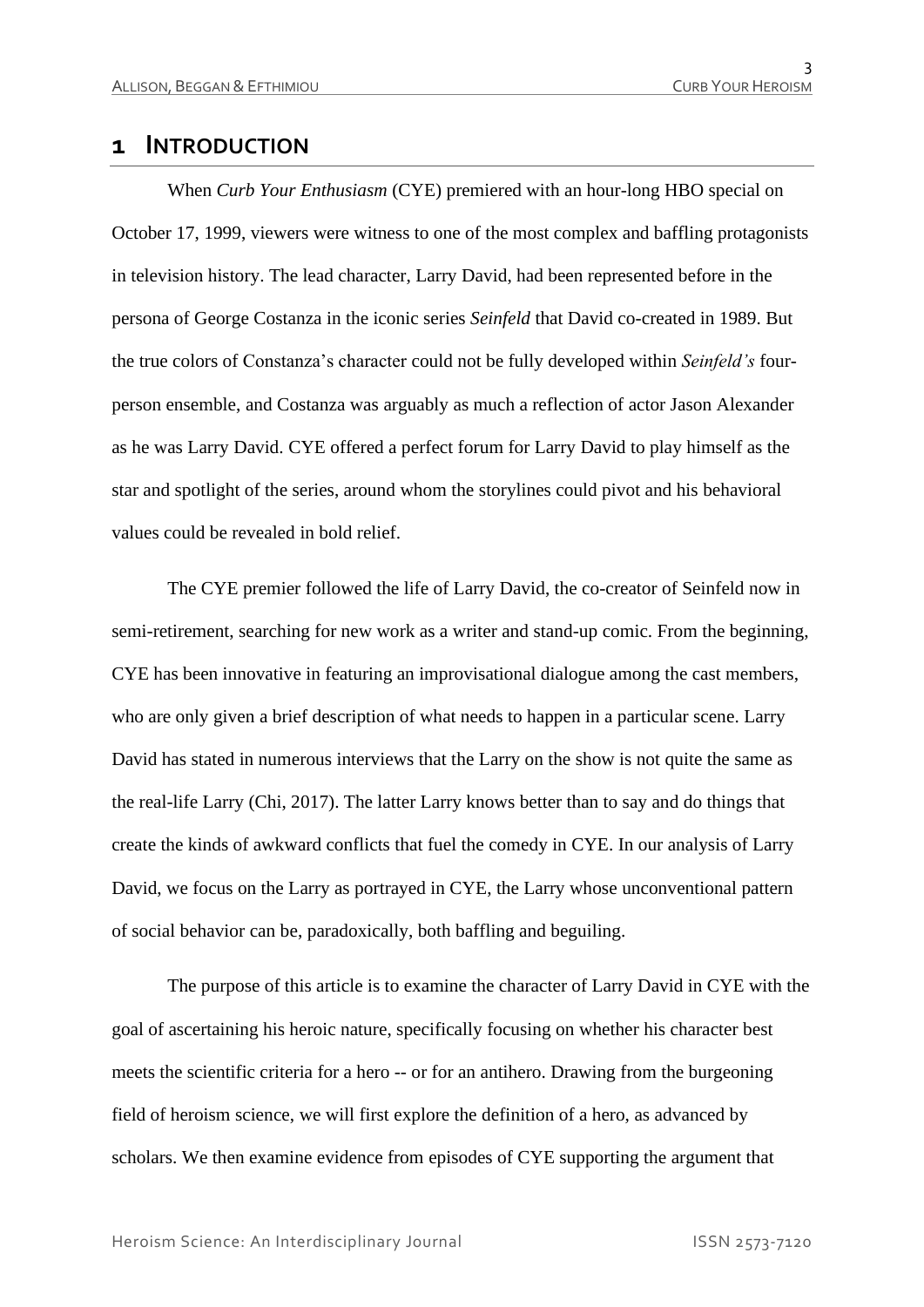Larry David's character in the series does indeed meet the requirements of a hero. We next examine the definition of an antihero and consider evidence from CYE that Larry David's character best exemplifies the definitional criteria of antiheroism. We opened this article by describing Larry as "complex" and "baffling", suggesting that Larry is no different from most human beings in harboring a myriad of contradictory attitudes and attributes (Markman & Duke, 2016; Phillips, 2002). After weighing evidence supporting both the heroic and antiheroic elements of Larry's character, we conclude that it is a mistake to assign either label to Larry, citing reasons that will become apparent when we examine Larry's persona in the context of CYE's comedic goals and sensibilities.

## **2 DEFINITIONS OF HEROISM**

Scholars of heroism have differentiated between laypeople's definitions of heroism and scientific definitions. The first empirical effort to illuminate lay definitions of heroism was conducted by Allison and Goethals (2011), who asked participants to list their heroes along with the traits of these individuals. These heroic traits were subjected to exploratory factor and cluster analyses, and the resultant categories revealed the "great eight" traits of heroes: *intelligent, strong, reliable, resilient, caring, charismatic, selfless,* and *inspiring*. A few years later, Kinsella, Ritchie, and Igou (2015) used a prototype analytic approach to identify 13 central characteristics of heroes and 13 peripheral characteristics. Kinsella et al.'s central characteristics are *brave, moral integrity, conviction, courageous, self-sacrifice, protecting, honest, selfless, determined, saves others, inspiring,* and *helpful*. The peripheral characteristics of heroes are *proactive, humble, strong, risk-taker, fearless, caring, powerful, compassionate, leadership skills, exceptional, intelligent, talented,* and *personable*. These lay definitions of heroism are consistent with those of dictionaries that describe heroism as "impressive and courageous conduct or behavior" (American Heritage Dictionary, 2020),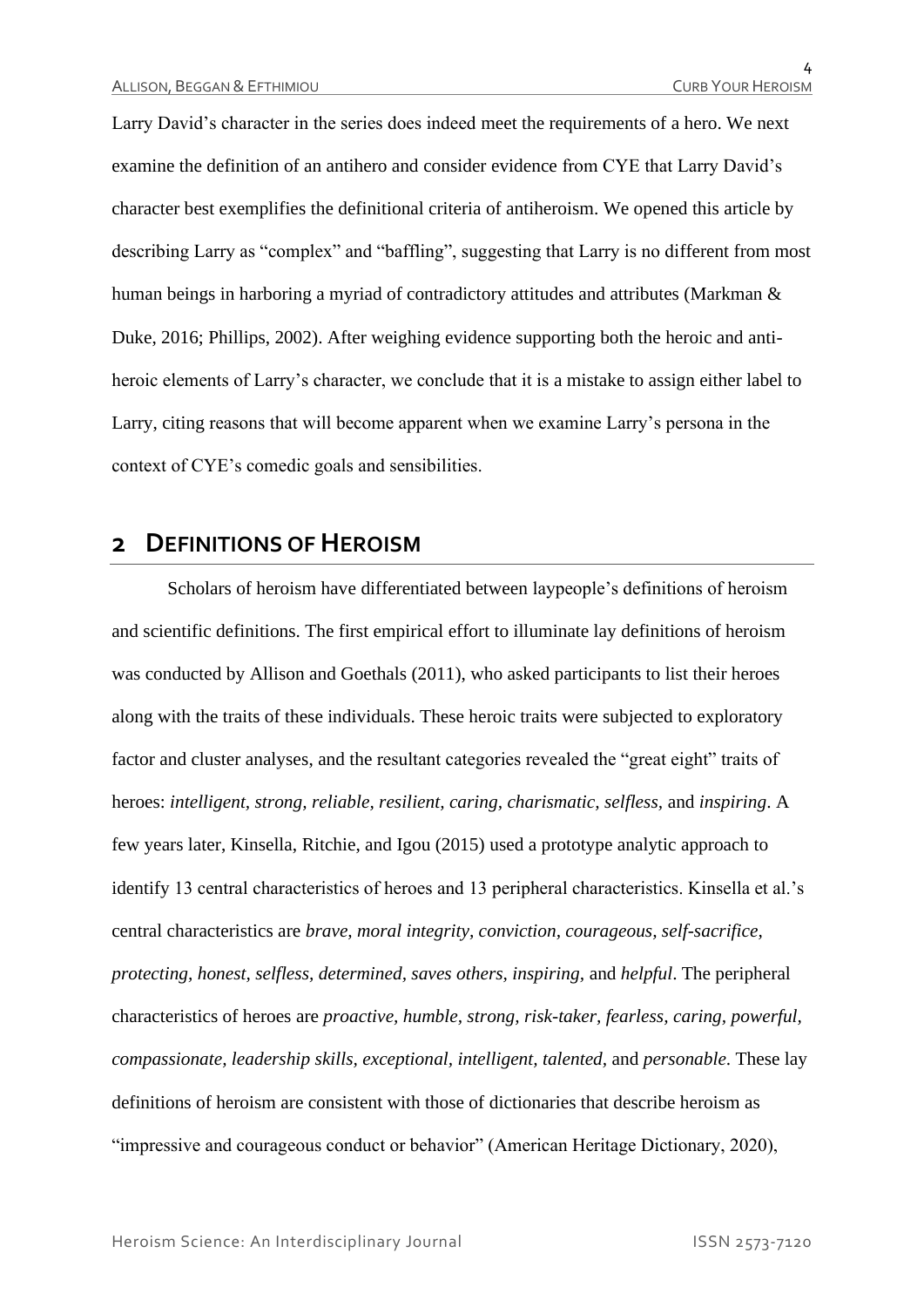"conduct especially as exhibited in fulfilling a high purpose or attaining a noble end" (Merriam-Webster, 2020), "the display of qualities such as courage, bravery, fortitude, unselfishness" (Wiktionary, 2020), or "behavior directed toward achieving something very brave or having achieved something great" (Cambridge Dictionary, 2020).

These lay and dictionary definitions of heroism overlap in some respects with scholars' attempts to define heroism. A consensus has emerged among heroism scientists that heroism is extreme prosocial behavior that is performed voluntarily, involves significant risk, requires sacrifice, and is done without anticipation of person gain (Allison et al., 2017; Franco et al., 2018). Heroism differs conceptually from altruism, with altruism defined as purely selfless action and heroism centered on extreme risk and self-sacrificial prosocial behavior (Franco, Blau, & Zimbardo, 2011). Other scholars have emphasized the tendency of heroes to deviate from social norms (Efthimiou & Allison, 2017), to show exceptional humility (Worthington & Allison, 2018), to adhere to moral principles (Comerford, 2018; Spyrou, 2020), and to undergo transformation (Campbell, 1949). While most heroism scholars favor efforts to develop an objective definition of heroism, other scientists have pushed back against extreme objectivity, arguing that heroism is ultimately a mental and social construction, and thus in the eye of the beholder (Allison & Goethals, 2011). In our analysis of Larry David, we apply the perspectives of all these definitional elements, identifying instances of his heroic behavior as defined by scientists while also honoring the inevitability of subjective differences in interpreting Larry's behavior.

## **3 LARRY DAVID'S HEROISM IN CYE**

In our review of the 110 episodes of CYE spanning 11 seasons, we have identified five categories of heroic behavior displayed by the character of Larry David. These categories are consistent with the definitional criteria of heroism outlined above, and they include the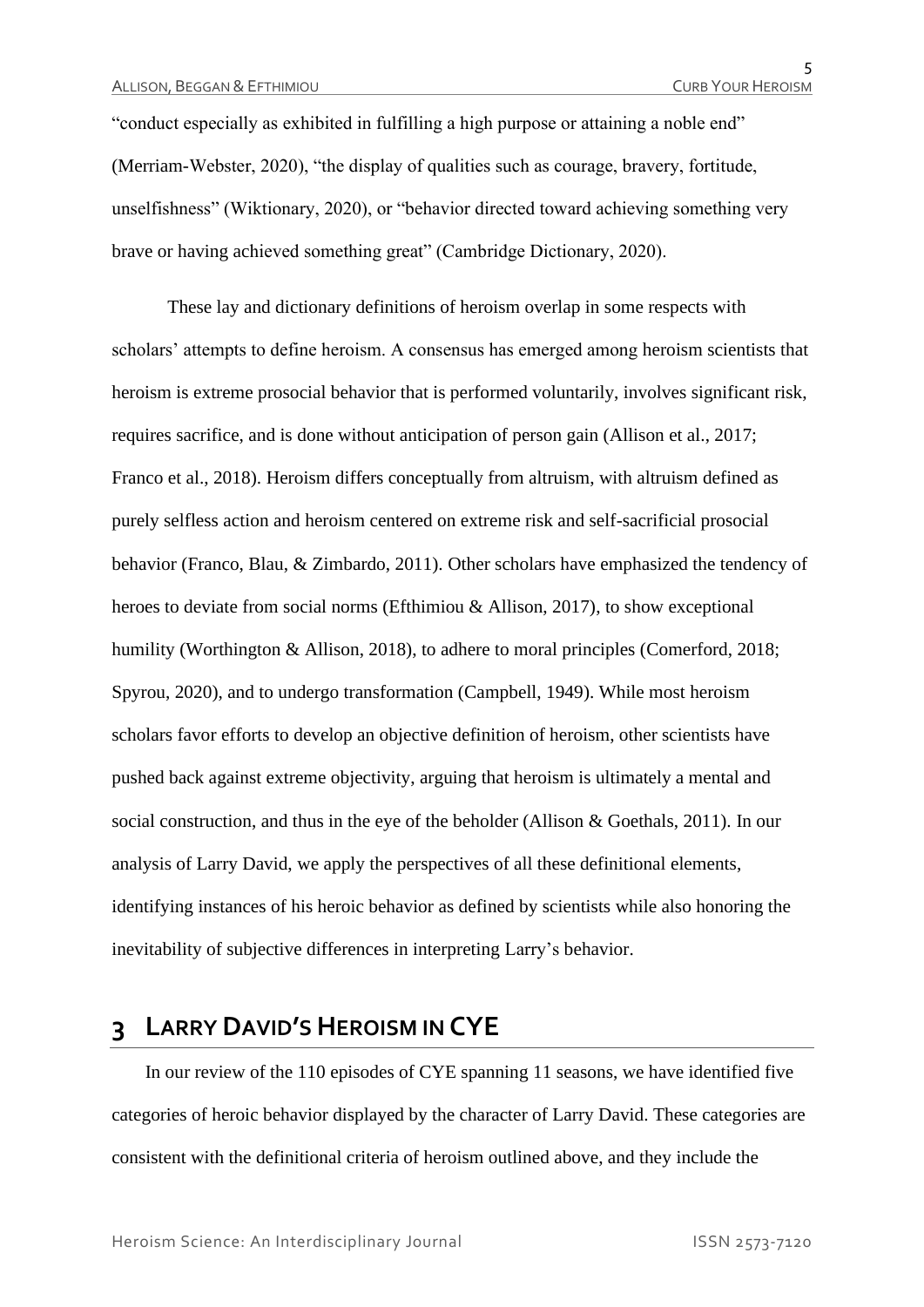observation that Larry David is deviant, humble, loyal to principles, helpful, and growthoriented. We explore Larry's demonstration of each of these heroic principles below.

#### **3.1 LARRY'S DEVIANCE**

One of the central traits of heroes is their tendency to display behavior that clashes with existing social norms (Efthimiou & Allison, 2017; Franco et al., 2011; Goethals & Allison, 2019). Social psychologists have long known that human beings show strong tendencies to conform to social norms (Asch, 1956). Conforming to behavioral norms offers individuals several benefits, including information about appropriate behavior (Asch, 1955) and an upper hand in gaining acceptance and approval from group members (Deutsch & Gerard, 1955). In violating social norms, Larry David's character in CYE eschews social approval by bravely violating social rules to make a point, to preserve a principle, or to achieve a social good. There are a number of striking instances of Larry's heroic deviance in CYE.

Our first example of Larry's departure from social norms appears in Season 2, Episode 3 *(Trick or Treat),* in which Larry is handing out candy to trick-or-treaters on Halloween evening. He is doing so without incident until two 16-year-old girls without costumes come to the door asking for candy. Whereas most people would observe the custom of giving candy to the girls despite harboring misgivings about the girls' behavior, Larry refuses to comply with the Halloween tradition, confronting them about their age and their lack of appropriate costuming. This confrontation incites the anger of the girls. Larry and his wife Cheryl awaken the next morning and discover that their house has been TP-ed and the words "bald asshole" are spray-painted on their front door. Larry's decisions to be deviant always have negative consequences, often humorous, yet he never allows these consequences to deter him from performing future deviant behaviors. For example, in Season 4, Episode 2 *(Ben's Birthday Party),* Larry refuses to succumb to what he believes is the meaningless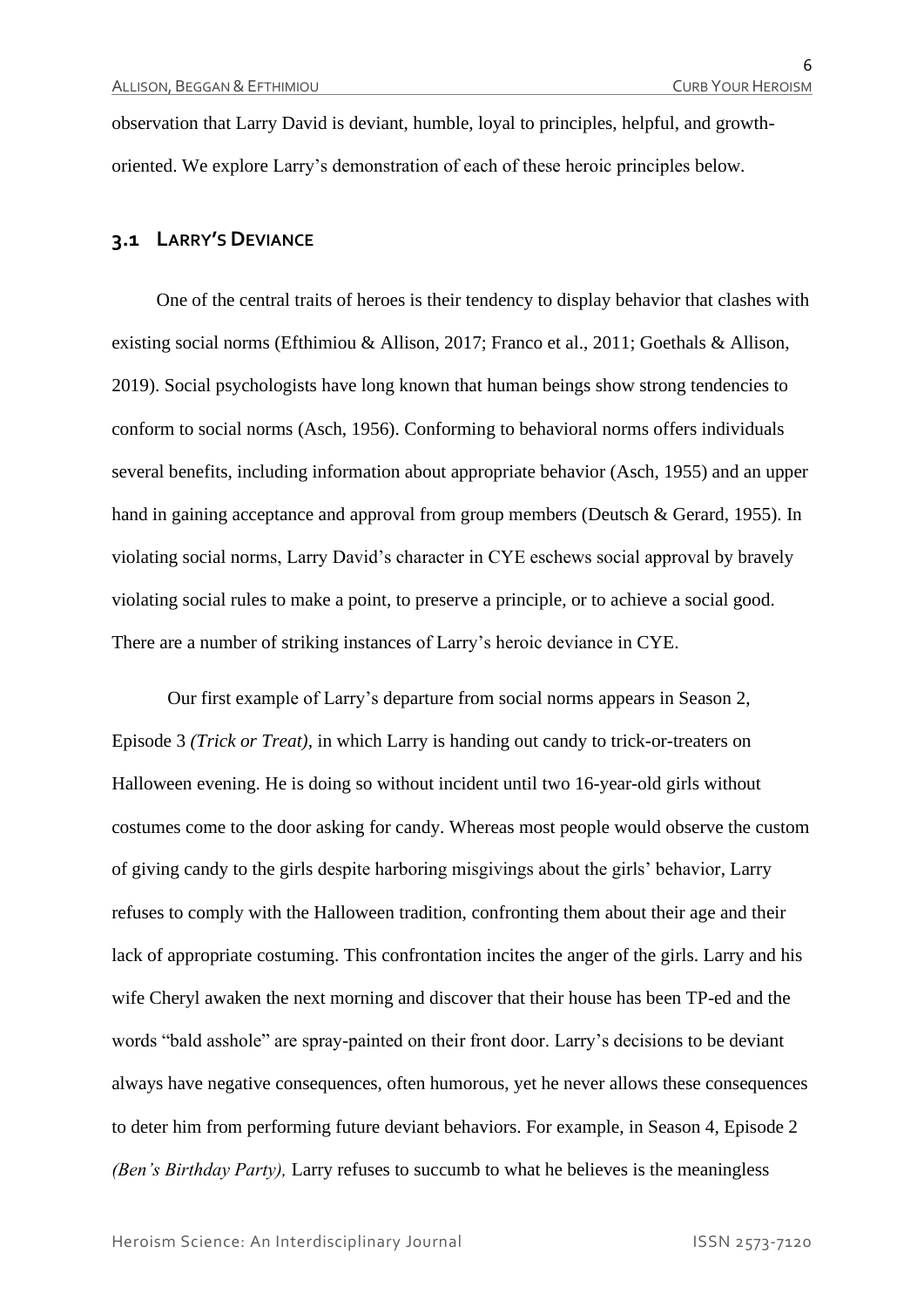tradition of engaging in a group singing of the *Happy Birthday* song to Ben Stiller. This omission contributes to a rift between the two men*.*

Larry's penchant for violating social norms may be most prominent in Season 8, Episode 3 *(Palestinian Chicken),* in which Larry earns the moniker, "the social assassin," by virtue of his willingness to be brutally frank in informing people of their annoying habits. In this episode, Larry dares to tell Suzie that her daughter Sammie doesn't belong at an adultonly dinner party; he refuses to give dessert to one of the guests who begs him for it; he informs a friend that her saying "LOL" is annoying; and he tells Suzie that her habit of smacking her lips after sipping a drink is an irritation. Another notable example of Larry's deviant behavior occurs in Season 9, Episode 5 *(Thank You For Your Service).* At a social gathering, Larry refuses to engage in the custom of thanking a military serviceman for his service when everyone else at the gathering has done so. Moreover, in Season 3, Episode 10 *(The Grand Opening),* Larry shouts a long, loud stream of obscenities at his restaurant's grand opening, but only to achieve solidarity with his head chef's Tourette syndrome-induced stream of obscenities. In this latter example, we see that Larry's deviance is not always in the service of remaining loyal to his own values. At times, his deviance also reflects more prosocial motivations.

#### **3.2 LARRY'S HUMILITY**

Heroes show considerable humility (Worthington & Allison, 2018) and even tend to deny they are heroes (Franco & Zimbardo, 2006; Klein, 2020). At first blush, it may seem odd for us to argue that a self-declared narcissist (e.g., Season 9, Episode 3, *A Disturbance in the Kitchen)* manifests a notable streak of humility. Yet there is an unmistakable humility in Larry David that sometimes veers toward self-deprecation. The latter tendency can be seen several times in Larry's observation that he hates himself and would prefer not to be related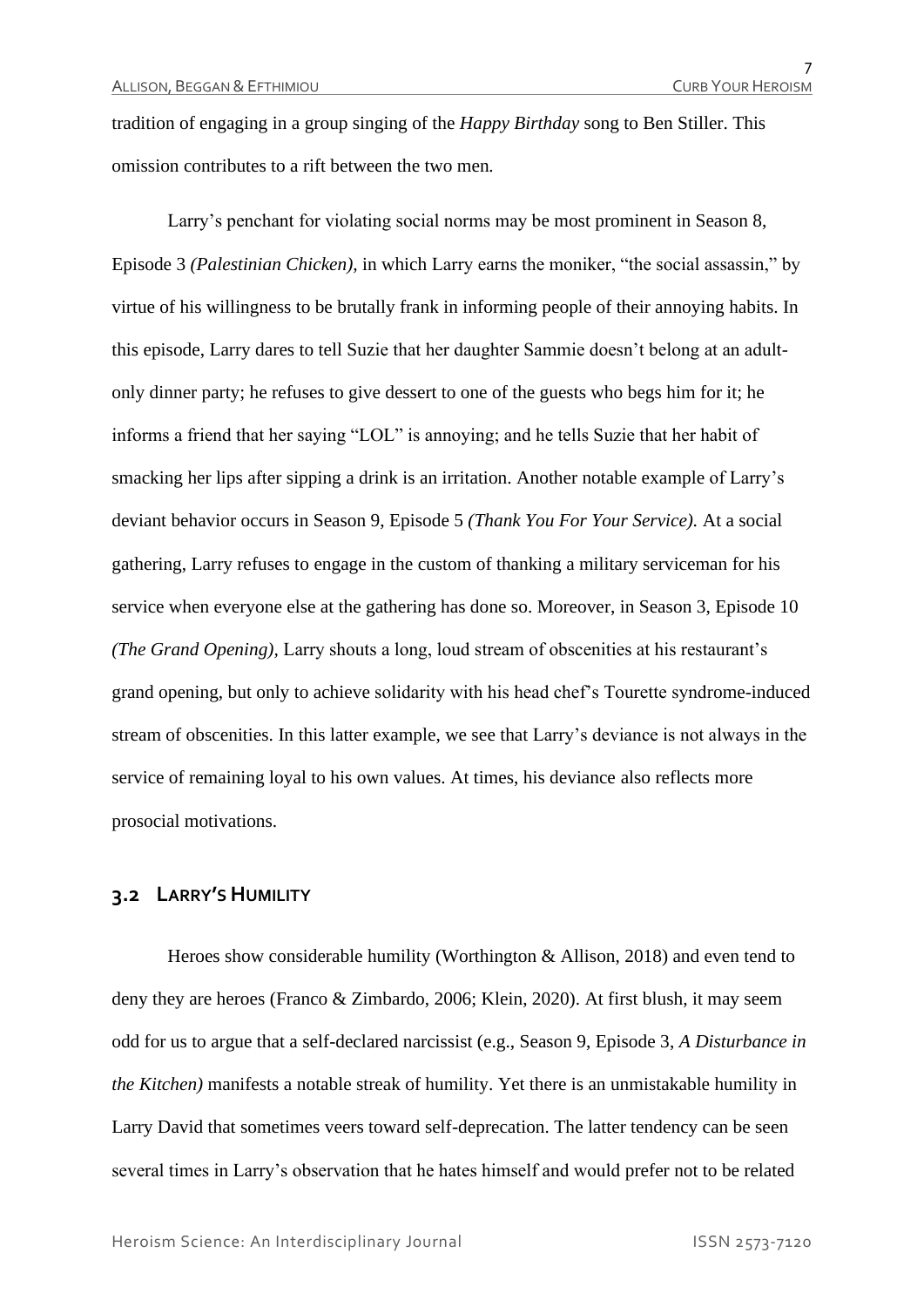to his family of origin. In Season 4, Episode 1 *(Mel's Offer),* the opening scene features a flashback to when Larry and Cheryl are deciding to get married ten years earlier. Larry appears to be trying to talk her out of the marriage. "I don't want to be a David; I have to be a David," he says. "If you don't have to be a David, why be a David?" In a later episode (Season 9, Episode 7, *Namaste),* Larry says, "I'm not prejudiced in any way, toward any group, except my own." Larry's self-effacing ways are on full display in the HBO pilot episode for the series (David & Weide, 1999). Here, Larry agrees to do one hour of stand-up comedy for an HBO special. Larry's lack of ego is made clear when he balks at the large venue, appearing to be intimidated by it and feeling unworthy of a massive audience. His insecurities and sense of undeservingness lead him to cancel the performance.

The very first episode of CYE in Season 1 *(The Pants Tent)* features Larry and his family and friends trying to get a table in a crowded restaurant. When informed by the hostess that there are no available tables, Cheryl and Larry's manager Jeff Greene implore Larry to use his fame as the co-creator of *Seinfeld* to wrest a table. But Larry refuses. Cheryl tells him, "You know what, Larry? You should just tell her who you are." Larry humbly replies, "Yeah. Who am I? I'm a guy without a table." Larry's humility is also manifest in Season 2, Episode 1 *(The Car Salesman),* in which Larry's status as a famous multimillionaire does not deter him from attempting a new vocation as a car salesperson. Cheryl and Jeff both express their incredulity at Larry's behavior, pointing out that he need not engage in such a relatively low-status activity. Larry, however, sees himself at home in the ordinary world. In a later episode, Larry works temporarily as a chauffeur (Season 6, Episode 5, *The Freak Book).* We should also note that Larry recoils at blatant displays of hubris in other people, especially in his friend Ted Danson. In Season 6, Episode 2 *(The Anonymous Donor)*, Larry and Ted both donate large sums of money to a museum. Larry learns that Ted donated his money anonymously and then observes Ted revealing his identity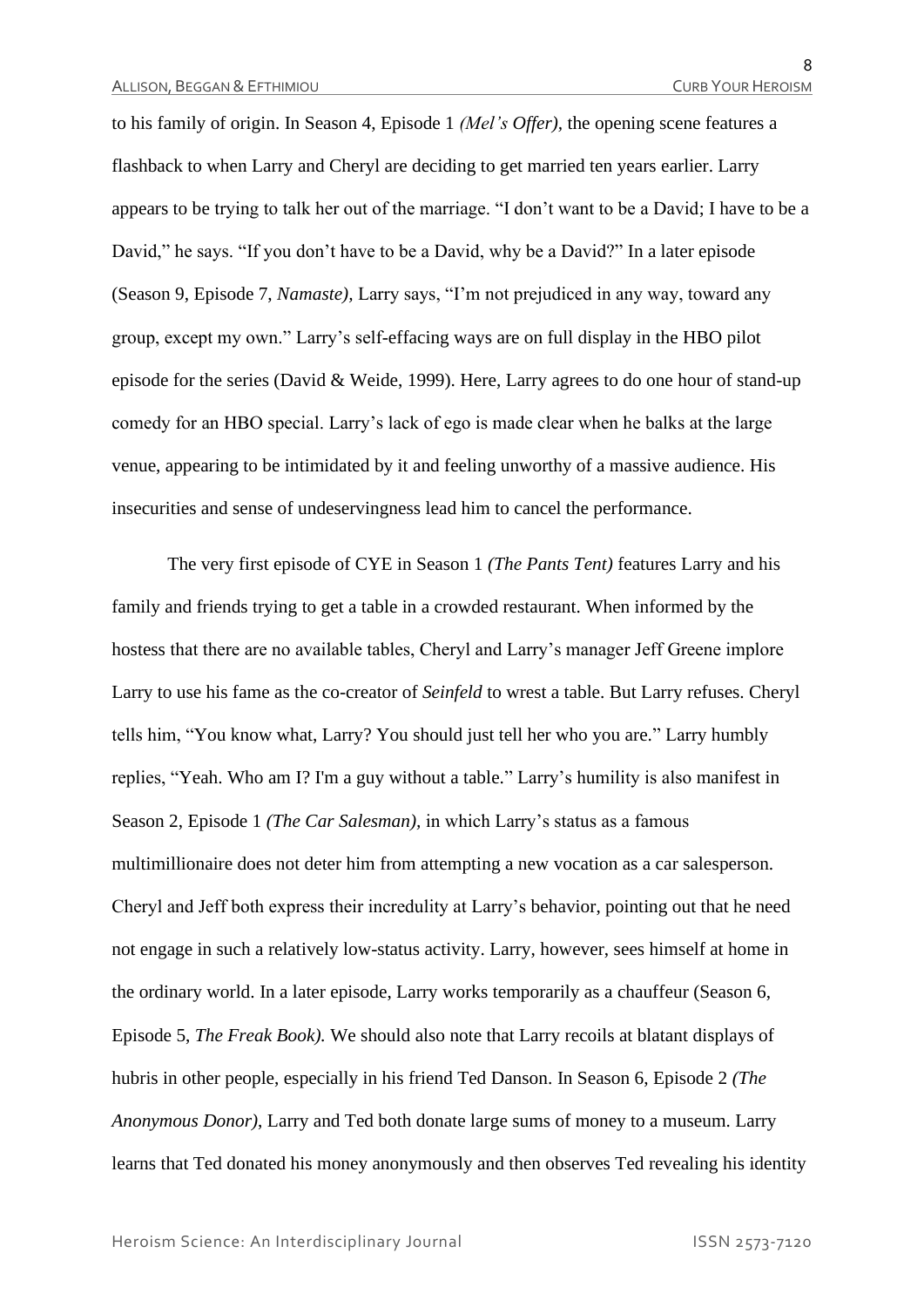as the anonymous donor to friends. Outraged at Ted's false humility, Larry confronts Ted with rather comic results, and the resultant enmity between the two men lasts several seasons of the series.

#### **3.3 LARRY'S LOYALTY TO PRINCIPLES**

Heroes are known for their commitment to principles of virtuous conduct, even under conditions in which such conduct puts their own well-being in jeopardy (Comerford, 2018). There are several CYE episodes highlighting Larry's devotion to honoring noble principles of behavior. Larry, for example, is a strident monogamist who at first tries to talk Cheryl out of offering him the opportunity to have a sexual fling with another woman as a tenth anniversary gift (Season 4, Episode 1, *Mel's Offer).* He also expresses his disdain toward people who are unfaithful to their partners, including friends such as Leon Black (Season 7, Episode 4, *The Hot Towel)* and an ex-girlfriend whom Larry dates whilst not knowing she has a partner (Season 7, Episode 2, *Vehicular Fellatio).* In addition to practicing monogamy, Larry is a staunch proponent of leaving notes on cars that he has accidentally hit in parking lots (Season 9, Episode 7, *Namaste)*. In this episode, Larry leaves the note while invoking the golden-rule based "do unto others" principle, which we also see Larry endorsing in Season 9, Episode 6, *The Accidental Text on Purpose.*

Larry's loyalty carries over to his steadfast support for his friend Leon, who first appears in Larry's life when Cheryl and Larry decide to bring the Black family into their home as refuge from a devastating hurricane (Season 6, Episode 1, *Meet the Blacks).* Leon did not live in the hurricane-affected area, yet Larry and Cheryl permit him to join his family members in their home. The Black family stays with Larry and Cheryl far longer than expected, and during their stay Larry divorces Cheryl and begins dating Loretta Black. A pivotal moment occurs when all the members of the family leave Larry's home in a rush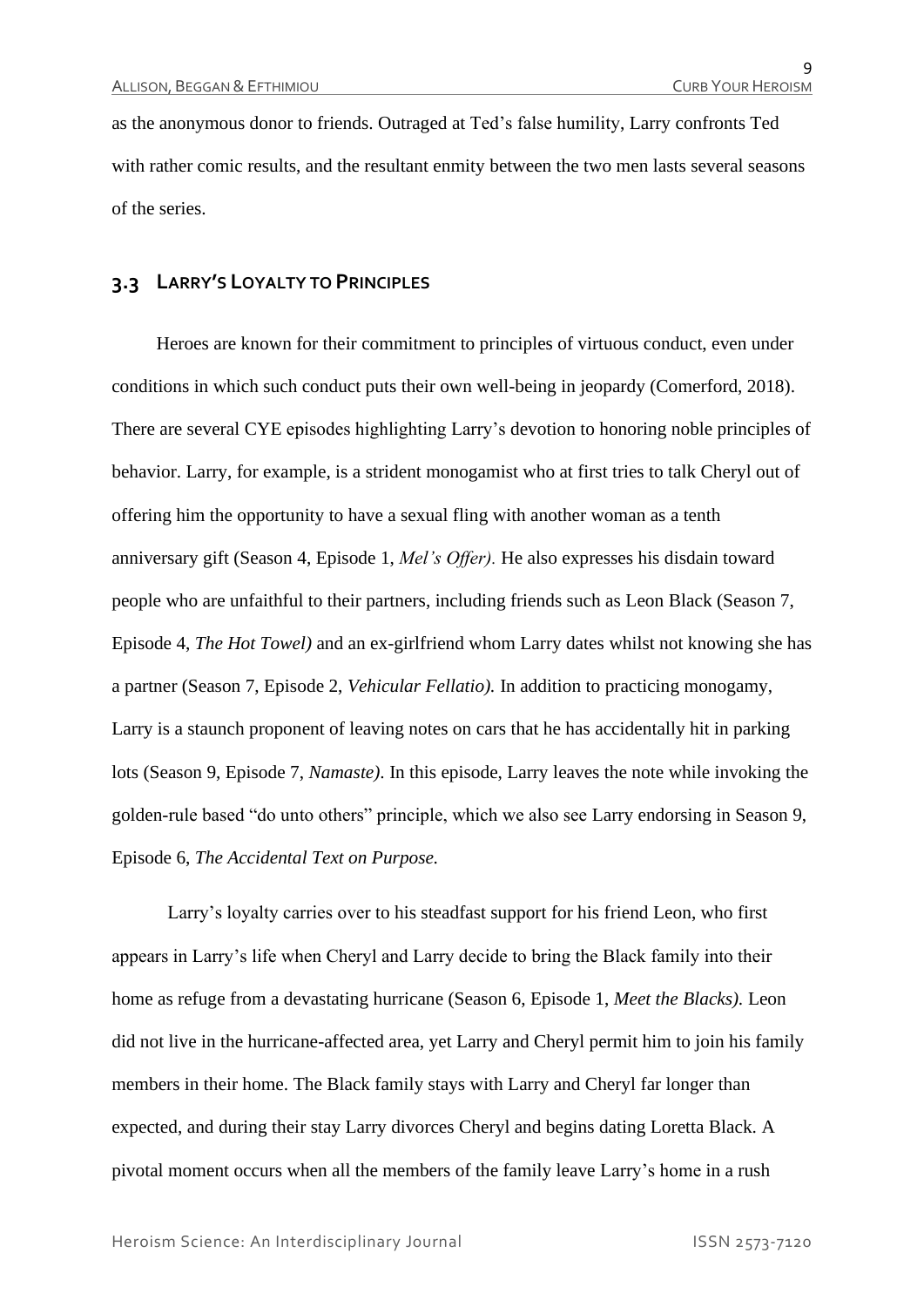when they are under the false impression that Larry has cheated on Loretta. Larry fully expects Leon to leave with them, but Leon – who is an underemployed freeloader – makes the decision to continue living in Larry's home. Remarkably, Larry accepts Leon's presence and financially supports him for many years. The two men enjoy a strange and alluring chemistry, with Larry often exasperated at Leon's strange and selfish antics but willing to tolerate them for the company and friendship that Leon offers. Larry's loyalty to Leon is far from pure altruism, as Leon occasionally does favors for Larry and teaches Larry contemporary African-American customs and slang.

We should emphasize that these first two examples of Larry' heroism – his deviance and his loyalty to principles – both require the heroic trait of courage. Earlier we noted that the attribute of courage appears in scientific definitions of heroism and is especially emphasized in lay definitions (Kinsella et al., 2017). It takes considerable guts to be the person who scolds a dinner host for serving bad-tasting tap water to her guests (Season 9, Episode 6, *The Accidental Text on Purpose)* and who dares to call people "pig parkers" directly to their faces for parking their cars over the painted lines in a parking lot (Season 8, Episode 5, *Vow of Silence).*

#### **3.4 LARRY'S HELPFULNESS**

Heroes show kindness, helpfulness, and selflessness in their social interactions with others (Kinsella, Ritchie, & Igou, 2015). We witness this streak of generosity in Larry's treatment of Leon over the years. Throughout ten seasons of CYE, Larry David shows many acts of kindness to others. He helps a blind man move furniture (Season 1, Episode 4, *The Bracelet*). He supports a friend by accompanying her to an incest support group (Season 1, Episode 10, *The Group).* He attempts to save a man whom he thinks is drowning (Season 2, Episode 9, *The Baptism).* Despite initially being hesitant, Larry donates his kidney to his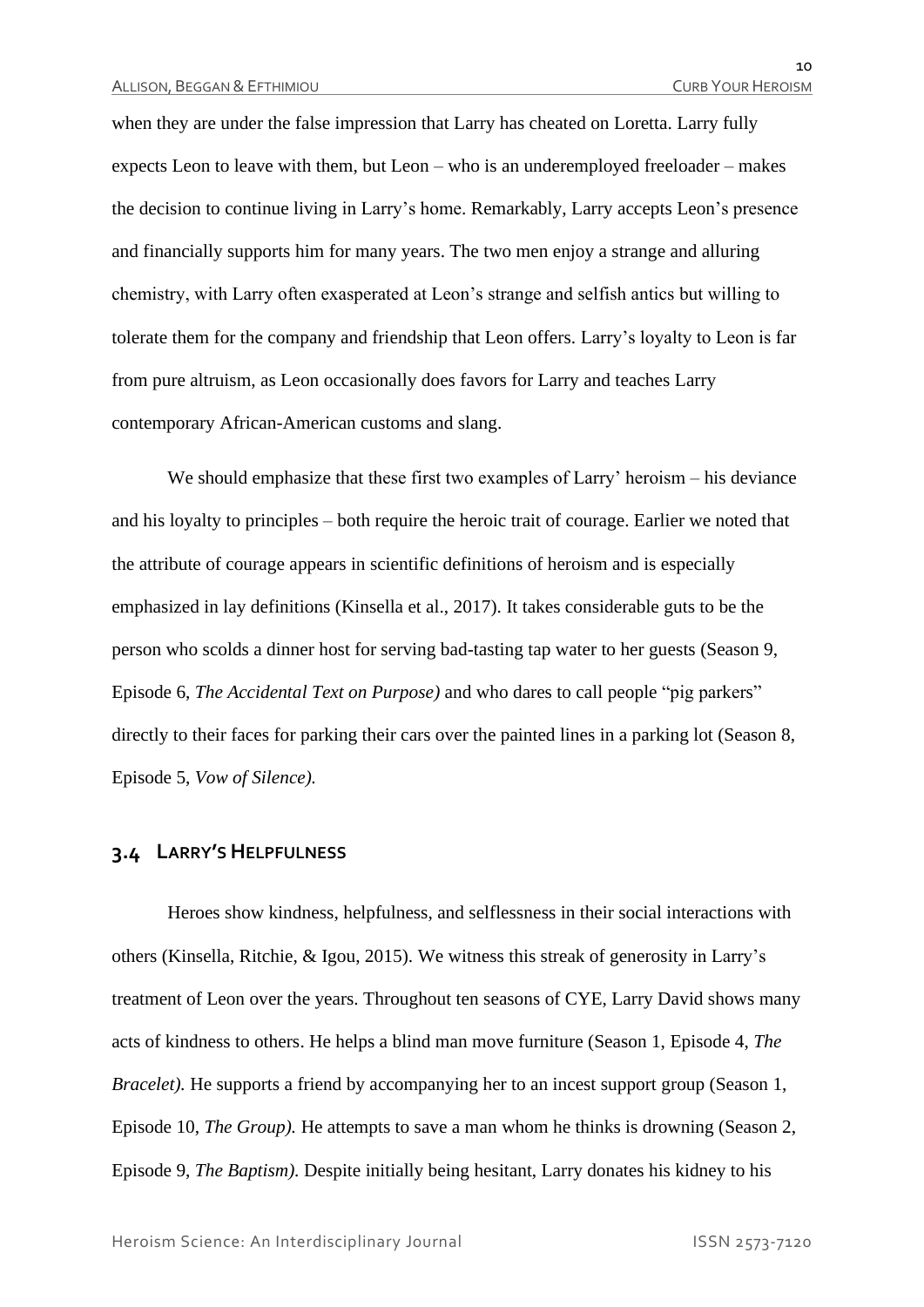friend Richard Lewis (Season 5, Episode 10, *The End).* He offers food to his chauffeur and later assumes the chauffeur's job when the man gets drunk (Season 6, Episode 5, *The Freak Book).* He helps a prostitute drum up business (Season 9, Episode 2, *The Pickle Gambit)* and he comes to the defense of a man who is verbally berated for cutting the line to get a second helping of food at a buffet (Season 9, Episode 8, *The Tribunal).* After Larry accidentally soils a Klansman's hate-robe, he feels obligated to clean it for him (Season 11, Episode 4, *The Watermelon*). Moreover, he intervenes to help a struggling doctor acquire more patients (Season 11, Episode 6, *Man Fights Tiny Woman*).

It is true that with the exception of Larry's kidney donation, few of these acts of kindness meet the heroic qualification of "extraordinary." Still, some scholars, including Phil Zimbardo, have contended that a heroic life is composed of many small heroic acts (Aguilera, 2019). It can be argued, moreover, that Larry's willingness to allow the Black family to live with him for several years, and Leon for well over a decade, constitutes a significant sacrifice for Larry. It is true that Larry is rich, yet he is generous with his money, more often than not picking up the tab for expensive meals with his other wealthy friends. He even offers to pay for his young cousin Schyler's university education at a cost of \$100,000 USD or more (Season 7, Episode 7, *The Black Swan).*

#### **3.5 LARRY'S OVERCOMING OF TRAUMA**

In his model of the stages of the hero's journey, famed mythologist Joseph Campbell (1949) argued that mythic heroes in storytelling throughout the ages are compelled to overcome dangerous obstacles and endure significant suffering. The hero is transformed by this suffering, becoming his or her best self (Allison et al., 2019). Two examples of Larry's trauma are notable for demonstrating his suffering and his overcoming of it. First, in Season 8, Episode 9 (*Mister Softee*), Larry recounts a traumatic experience in his childhood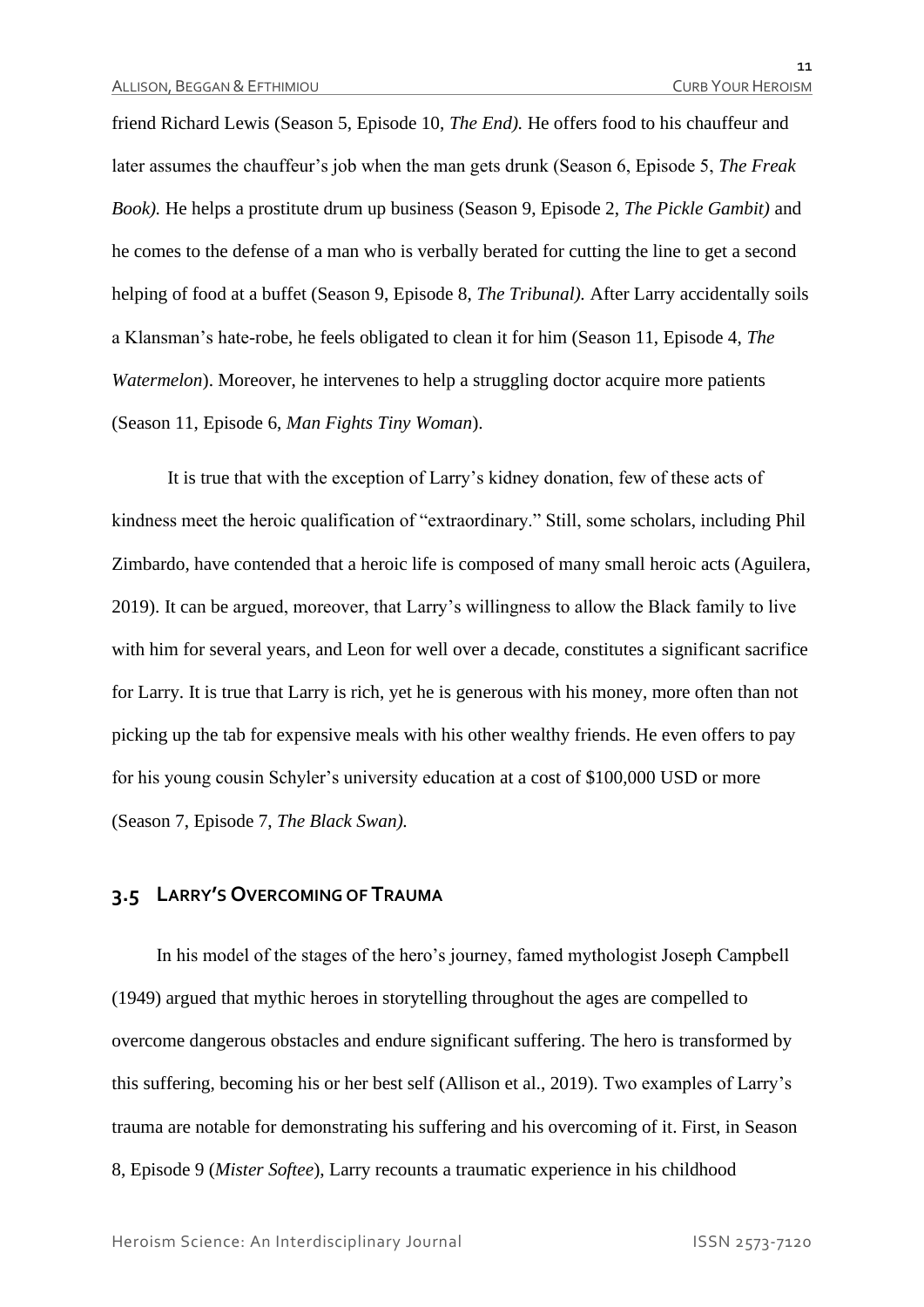involving his budding relationship with a young girl, the daughter of an ice cream truck driver. When the girl's father discovers that Larry is playing strip poker with his daughter in the truck, he forces Larry to leave the truck, naked, in front of every significant person in his neighborhood – his family, friends, and total strangers. He endures taunts and teasing, and the resultant emotional scars lead Larry to pursue psychotherapy. His therapist, moreover, turns out to be unethical in disclosing personal information about his clients, exacerbating Larry's trauma. Despite these events, we are informed that Larry is able to surmount his difficulties and lead a productive life.

There are a number of episodes of CYE, particularly in the early seasons, that contain allusions to Larry's shaky relationship with his abusive mother. We are presented with the possibility that Larry's insecurities and self-deprecating tendencies likely had their origins in the emotional pain that he suffered from his less than nurturant upbringing. We get a hint of the kind of verbal attacks that Larry had to withstand from his mother in Season 5, Episode 10, *The End*. In this episode, Larry dies from complications associated with his kidney donation to Richard Lewis. He is sent to heaven where he encounters his mother, who sees Larry and blurts out, "What kind of schmuck are you? Idiot! I'm not done with you, buster!" Larry's ability to overcome his mother's abusive nature and become a successful television writer and comic is consistent with the growth pattern of the mythic hero's journey as outlined by Campbell.

## **4 DEFINITIONS OF ANTI-HEROISM**

We next explore the degree to which Larry David in CYE embodies the characteristics of an antihero. Heroism scientists have defined an antihero as "an individual who is flawed, behaves heroically in some but not all situations, and does not consistently demonstrate heroic characteristics in their interactions with others" (Ulquinaku, Sarial-Abi, Kinsella, &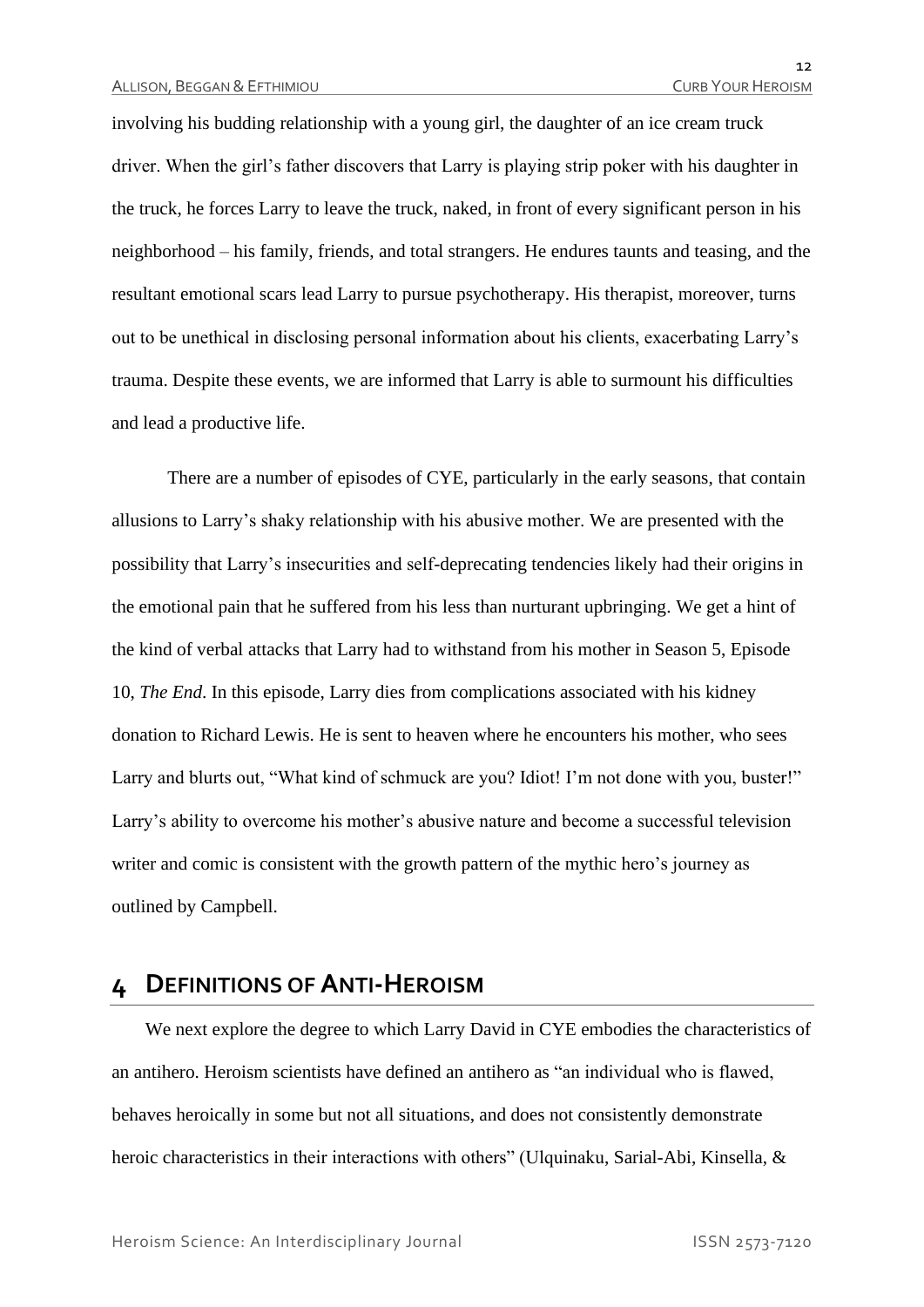Igou, 2020, p. 1). Antiheroes are characters who share traits with both heroes and villains, demonstrating extreme selflessness in some circumstances but equally extreme selfishness in others. Antiheroes occupy morally grey terrain, doing enough good in the world to attract our admiration while also curiously exhibiting dark aspects of their nature (Kuyon, 2016; Michael, 2013; Shafer & Raney, 2012). Allison and Smith (2015) have argued that heroes can show antiheroic tendencies yet still retain their heroic status if, in the end, they do the right thing. In this way, narcissistic and emotionally troubled comic book superheroes such as Iron Man and Deadpool, who engineer positive societal outcomes, can be considered heroes despite saying and doing things that a more purely heroic figure such as Superman would find abhorrent.

Whereas dictionary definitions of heroism are fairly consistent with scholarly and lay definitions of heroism, dictionaries appear to fall short of capturing scholarly definitions. We see this deficiency in their tendency to define antiheroism in terms of the absence, rather than the presence, of key qualities. For example, Merriam Webster defines an antihero as "a protagonist or notable figure who is conspicuously lacking in heroic qualities" (Merriam Webster, 2020). The American Heritage Dictionary defines an antihero as "a main character in a dramatic or narrative work who is characterized by a lack of traditional heroic qualities, such as idealism or courage" (American Heritage, 2020). In contrast, research psychologists Jonason, Webster, Schmitt, and Crysel (2012) propose that antiheroes possess the *Dark Triad* of personality traits, composed of narcissism, psychopathy, and Machiavellianism. From this perspective, antiheroes are selfish, remorseless, and manipulative. Ulquinaku et al. (2020) offer compelling data suggesting that antiheroes are also associated with the trait of high sensation seeking. Allison and Smith (2015) note that antiheroes resist the kind of growthoriented transformation that heroes undergo when traversing Campbell's (1949) hero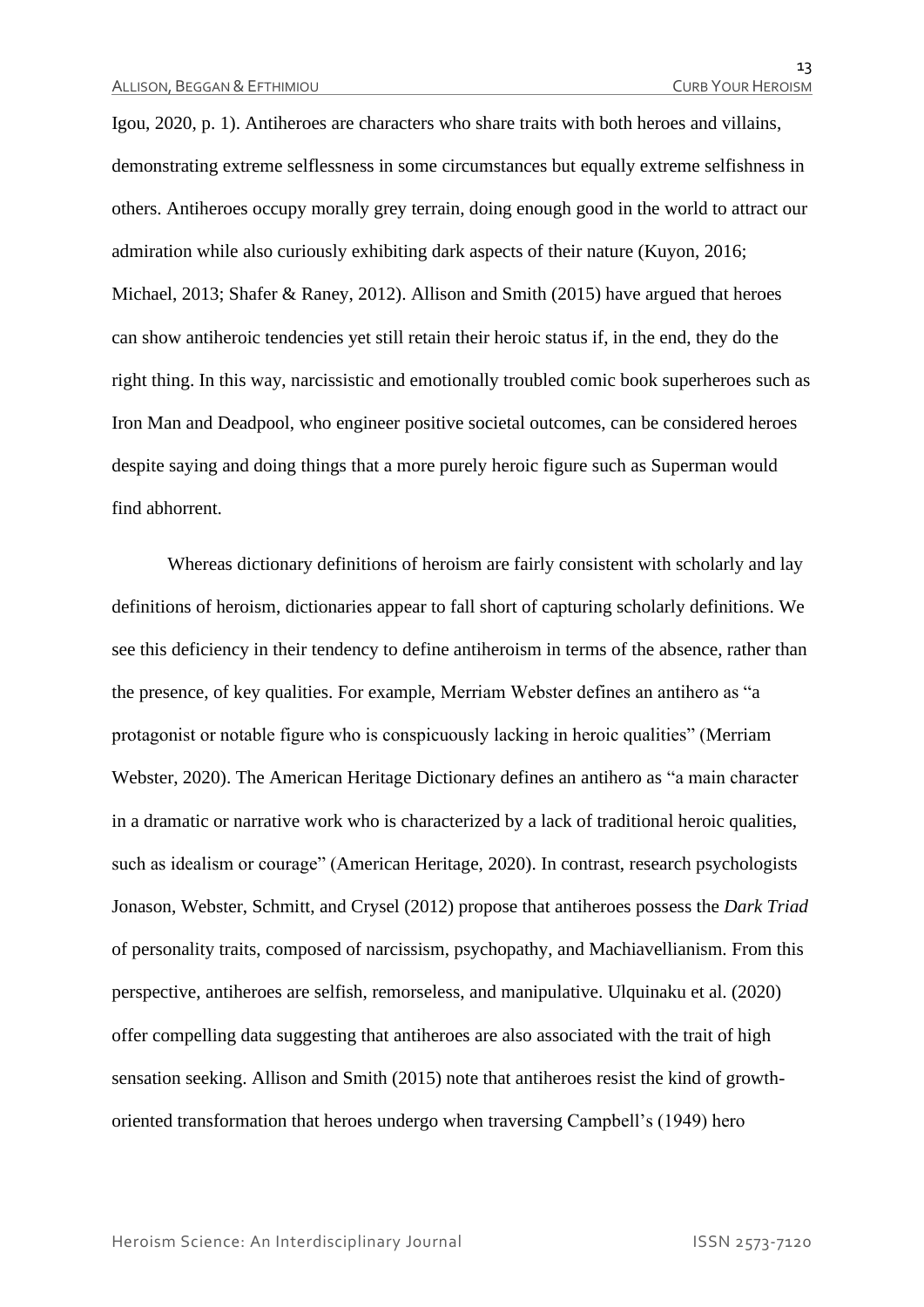monomythic journey. Our analysis of Larry David's antiheroic characteristics in CYE focus on these attributes of the antihero.

## **5 LARRY'S ANTI-HEROISM IN CYE**

In our review of CYE's 110 episodes, we have identified four categories of antiheroic characteristics displayed by the character of Larry David. These categories, derived from our review of definitions of antiheroism, include the observation that Larry David is (a) selfish and narcissistic; (b) insensitive to others' feelings and needs; (c) manipulative and exploitative of others; and (d) resistant to personal growth and transformation. We next explore each of these four antiheroic qualities.

#### **5.1 LARRY'S SELFISHNESS**

Narcissism is one of the three trait dimensions of the Dark Triad of personality (Jonason et al., 2012) and has been identified as a central attribute of antiheroes (Shafer  $\&$ Raney, 2012). Research has shown, moreover, that narcissists typically do not hesitate to selfidentify as a narcissist (Konrath, Meier, & Bushman, 2014). Larry David in CYE does not try to hide his narcissistic tendencies. In Season 9, Episode 3 *(A Disturbance in the Kitchen),* Larry confesses his narcissism when confronted by Suzie about his self-centeredness. Suzie tells him, "You have no compassion, have no caring about another human being," to which Larry replies, "There's some partial truth to that. It's an illness for sure. I don't know why I have it, but I definitely do." Another confession of narcissism occurs in Season 8, Episode 8 (*Car Periscope),* when Larry exclaims, "I always think of nice things, but I never act on them." This admission of selfishness suggests that Larry at least considers the option of doing the right thing before eschewing it in favor of selfishness. At best, Larry can be morally lazy, and at worst he is a narcissist.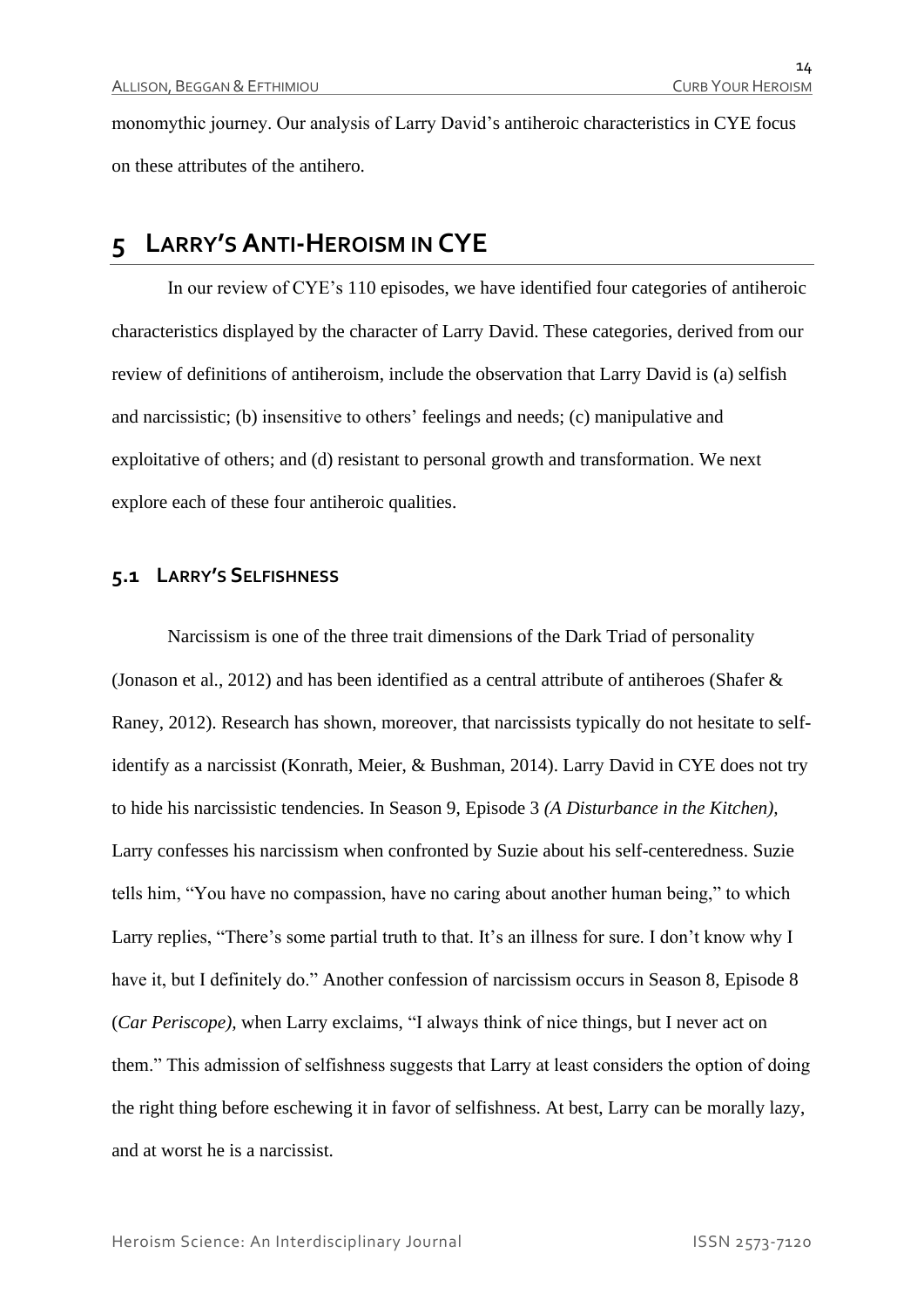Consistent with the narcissistic personality disorder, Larry believes that the rules of society should be constructed to benefit him over other people. For example, in Season 1, Episode 5 *(The Interior Decorator),* Larry arrives at a doctor's office before another patient, but this other individual is seen by the doctor before Larry because she has an earlier appointment time. When Larry complains to the receptionist about the policy, she makes an accurate observation about Larry: "It's not about the policy, it's about you going first." Larry then completes her next statement for her: "So if you go first," she begins, "that's a good policy," Larry finishes. Larry's selfishness is on full display during the majority of the episodes in CYE's fifth season, which consist of Larry's attempts to avoid sacrificing one of his kidneys to save the life of his friend Richard Lewis. When Larry finally agrees to part with his kidney, he attempts without success to rescind his offer on the operating table. Subsequent medical complications that almost kill him only corroborate his selfish philosophy: "This is what you get when you do good deeds," says Larry.

#### **5.2 LARRY'S INSENSITIVITY TO OTHERS' NEEDS**

Psychopathy is also one of the three trait dimensions of the Dark Triad of personality (Jonason et al., 2012) and has been described as a defining feature of antiheroes (Allison  $\&$ Smith, 2015). Psychopaths tend to lack empathy and a conscience, often showing little regard for the feelings of others. Consistent with this description, the Larry David that we see in CYE makes a habit out of uttering cringe-worthy observations to people. The real life Larry David – if we can believe him – once expressed his surprise that his blunt insensitivity on CYE made some viewers uncomfortable. "When I was told that there were moments in the show that made people cringe, I was shocked. It never occurred to me," Larry said in a 2020 interview (Wolf, 2020).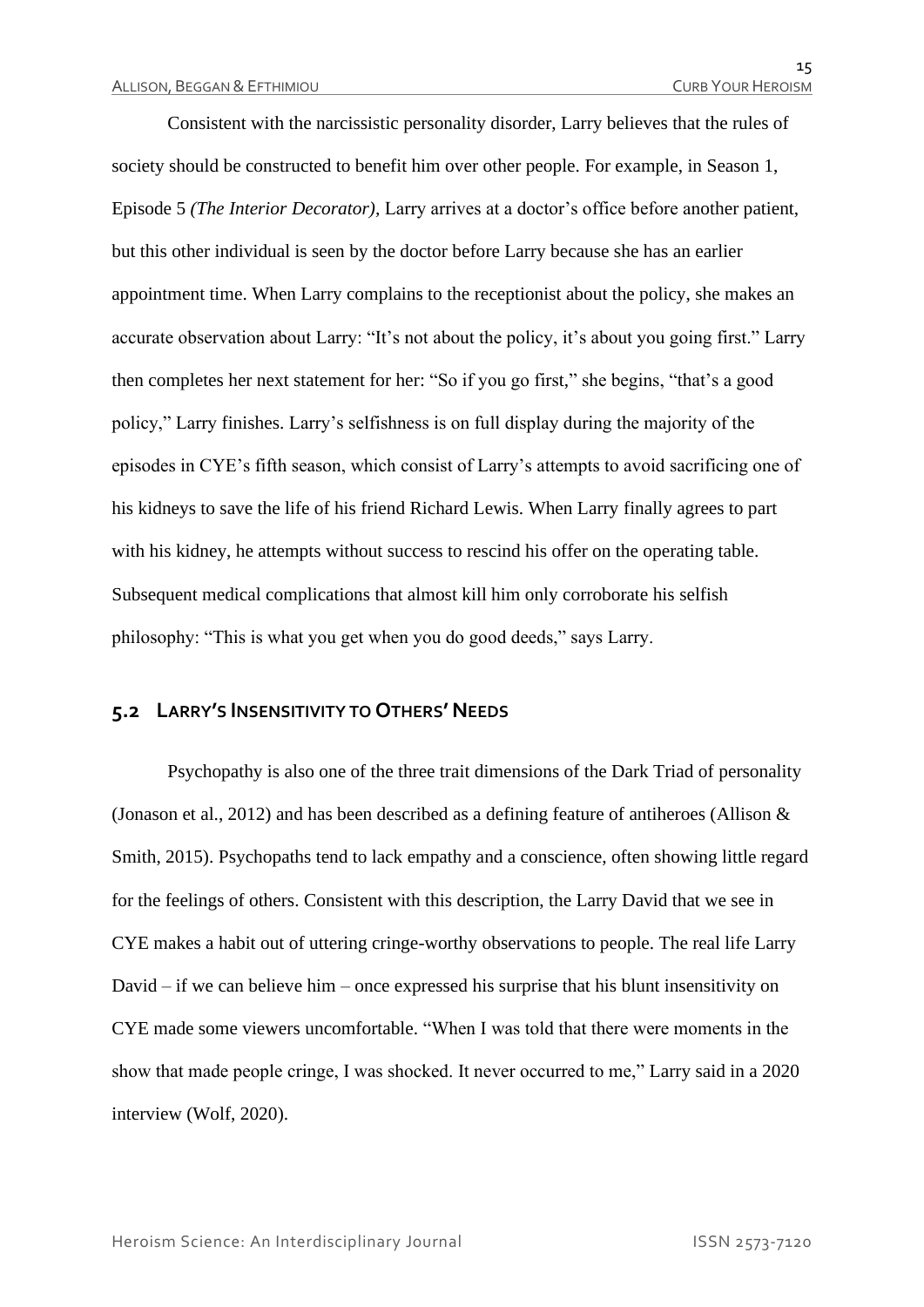There are far too many examples of Larry's insensitivity to list here, but we can mention Season 1, Episode 3 *(Porno Gil)* when he visits someone's home and refuses the host's request to remove his shoes at the front door. There is also Season 3, Episode 1 *(Chet's Shirt*), when Larry visits a grieving widow and expresses no sympathy for her loss while badgering her about where her recently deceased husband purchased his shirts. In Season 8, Episode 2 *(The Safe House),* Larry shows no sensitivity to the plight of a crying, battered woman; instead, he wants her to step aside so that he can reach his ice cream. And in Season 11, Episode 2 (*Angel Muffin*), he allows a dog to get hit by a car because he cannot bring himself to shout the dog's name, Angel Muffin, which he finds repugnant.

Perhaps the most vivid instance of Larry's psychopathic insensitivity to another individual's pain occurs in Season 5, Episode 8 *(The Ski Lift).* In this episode, Larry's selfishness is most striking when he schemes to avoid having to donate one of his kidneys to his friend Richard Lewis. To spare his own kidney, Larry plots to ingratiate himself to the keeper of the kidney donor list whose daughter Rachel enjoys skiing. Larry and Rachel go skiing and become stranded on a stalled ski lift, high above the snowy ground. Rachel's devout adherence to Jewish tradition prohibits her from being alone with another man after sunset. With sunset fast approaching, she asks Larry to jump off the ski lift, and he declines, knowing that such a fall would be bone-breaking. Rachel is thus forced to hurl herself off the ski lift, and she descends with a heavy thud. While Larry is not wrong to refuse to harm himself for the sake of preserving her religious purity, it is Larry's response to Rachel's fall that reveals his callous insensitivity. Larry sees her hit the ground and expresses no concern whatsoever for her well-being. Rather than use his phone to contact an ambulance, he nonchalantly calls Richard to inform him that the scheme to place his friend's name atop the kidney donor list has failed.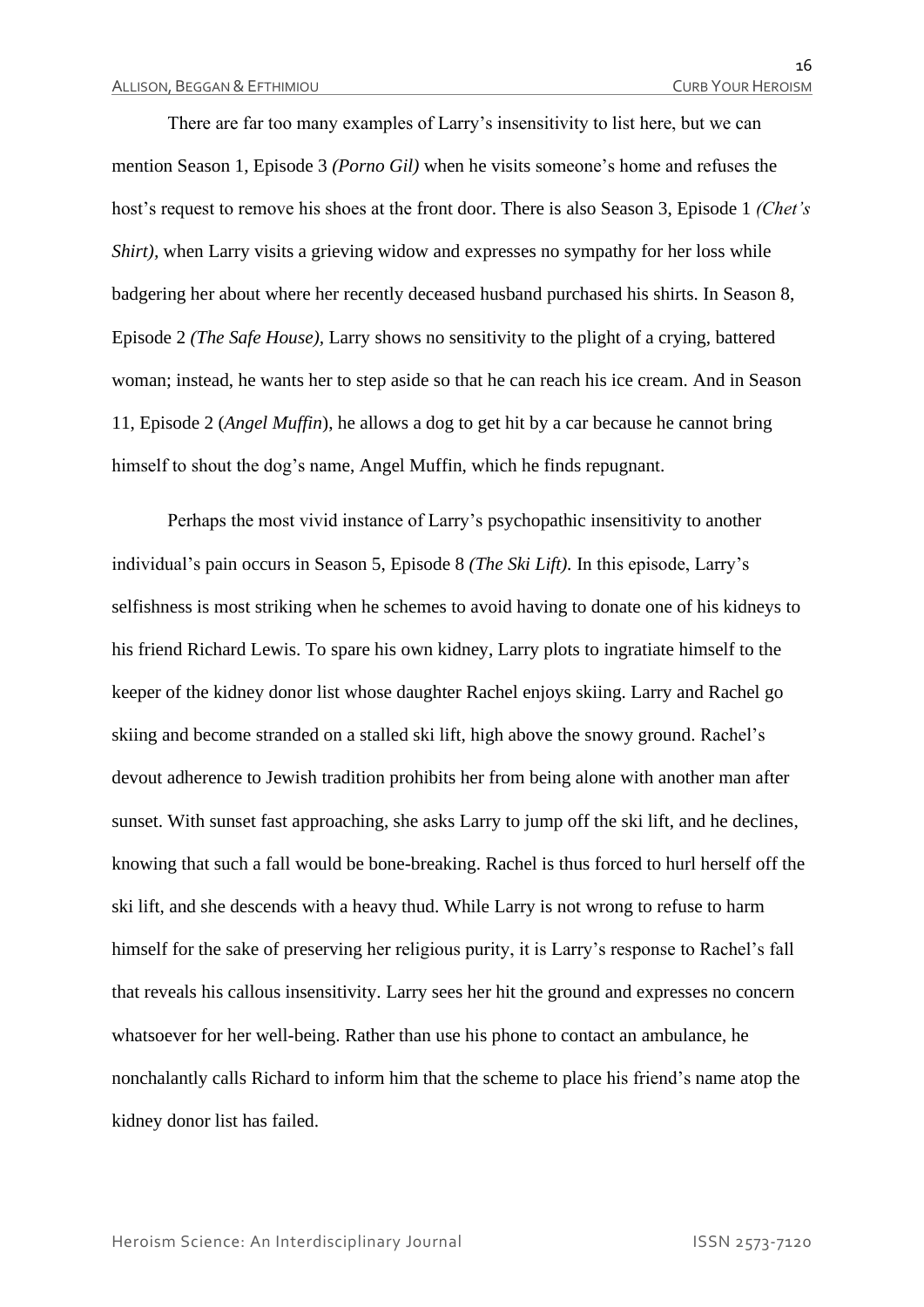#### **5.3 LARRY'S MANIPULATIVENESS**

The third trait dimension of the Dark Triad, Machiavellianism, refers to the tendency of people to further their own interests by manipulating, deceiving, and exploiting others (Jones & Paulhus, 2009). Machiavellians tend to be callous and indifferent to moral codes, and they achieve their selfish aims by using people and bending any rules that could stand in their way. We mentioned above Larry's aim to manipulate the head of the kidney donor list. On another occasion, Larry schemes to break up with Loretta Black by pretending, in front of a doctor, that he is childish, disruptive, and controlling (Season 7, Episode 2, *Vehicular Fellatio*). Larry's goal is to convince the doctor to urge Loretta to break up with Larry. In other episodes, Larry manipulates Ted Danson by pretending to be a chronic "side-sitter" (Season 10, Episode 3, *Artificial Fruit),* and he manipulates a friend into believing that he has the depth of character to date an unattractive woman (Season 8, Episode 8, *The Car Periscope*). Larry spends much of Season 11 romantically courting a woman on the city council only because she can repeal a law that may keep Larry out of major financial trouble and prison (Season 11, Episode 7, *Irma Kostroski*).

Perhaps the most manipulative actions ever taken by Larry were in the service of attempting to reconcile with Cheryl shortly after she leaves the marriage (Season 6, Episode 9, *The Therapist).* In this episode, Larry and Cheryl are each pursuing individual counseling, with Larry's therapist coaching him on how to win Cheryl's heart again and Cheryl's therapist helping her navigate Larry's romantic overtures toward her. Larry comes to realize that his best chance at reconciliation lies in persuading Cheryl's therapist that he is a good person. He arranges for his own therapist, Dr. Bright, to pretend to mug Cheryl's therapist and take her purse. Larry then becomes the hero by stopping the mugging and returning the purse to the therapist. As in all instances of Larry's manipulativeness, this scheme backfires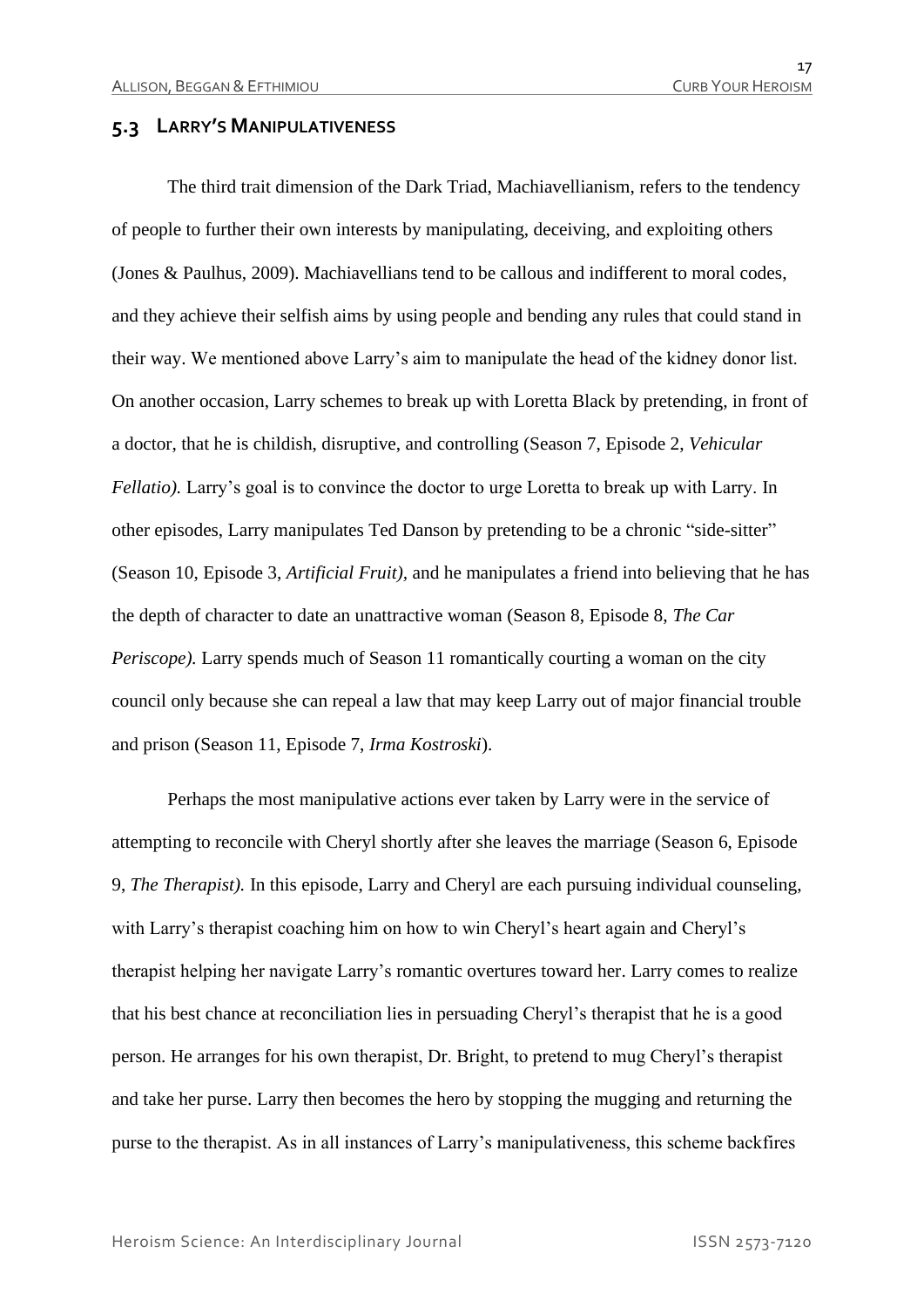on him in humiliating ways. Larry never seems to learn from his failed attempts to manipulate others, a personality flaw that we turn to next.

#### **5.4 LARRY'S RESISTANCE TO GROWTH**

Earlier we noted that heroes in the classic mythic journey are charged to overcome dangerous obstacles and endure significant suffering as they transform into their most heroic selves (Campbell, 1949). We give Larry credit for overcoming abuse as a child and growing into a successful and fairly high functioning adult. While we acknowledge Larry's ability to overcome obstacles, we must also balance this perspective by noting that on numerous occasions Larry also demonstrates an inability to grow and a tendency to demonstrate regressive, childish behaviors. In virtually every episode of CYE, Larry seems to engage in a needless spat with someone over trivial matters, beginning in the very first episode (Season 1, Episode 1, *The Pants Tent),* when Larry argues with Richard Lewis's girlfriend when she doesn't give him enough room to slide by her in an aisle of a movie theater. Other examples include Larry arguing with a woman in line at an ice cream parlor because she requests too many free tastes of ice cream flavors (Season 8, Episode 5, *Vow of Silence),* and Larry arguing with Mocha Joe about the softness of a scone and the wobbliness of a table (Season 10, Episode 1, *Happy New Year).* We give Larry credit for the heroic tendency to bravely confront people who need confronting, but Larry takes this positive quality to a negative extreme. Larry seems unable to fathom that these confrontations invariably produce adverse consequences for him. Larry never appears to learn, preferring to be "hoisted on his own petard" (Season 7, Episode 7, *The Black Swan)* in nearly every episode.

We can even argue that Larry David's inability to grow and to learn from his mistakes reduces him to a human anachronism. There is no better illustration of Larry's anachronistic ways than in Season 4, Episode 7 *(The Surrogate),* in which Larry is tasked with purchasing a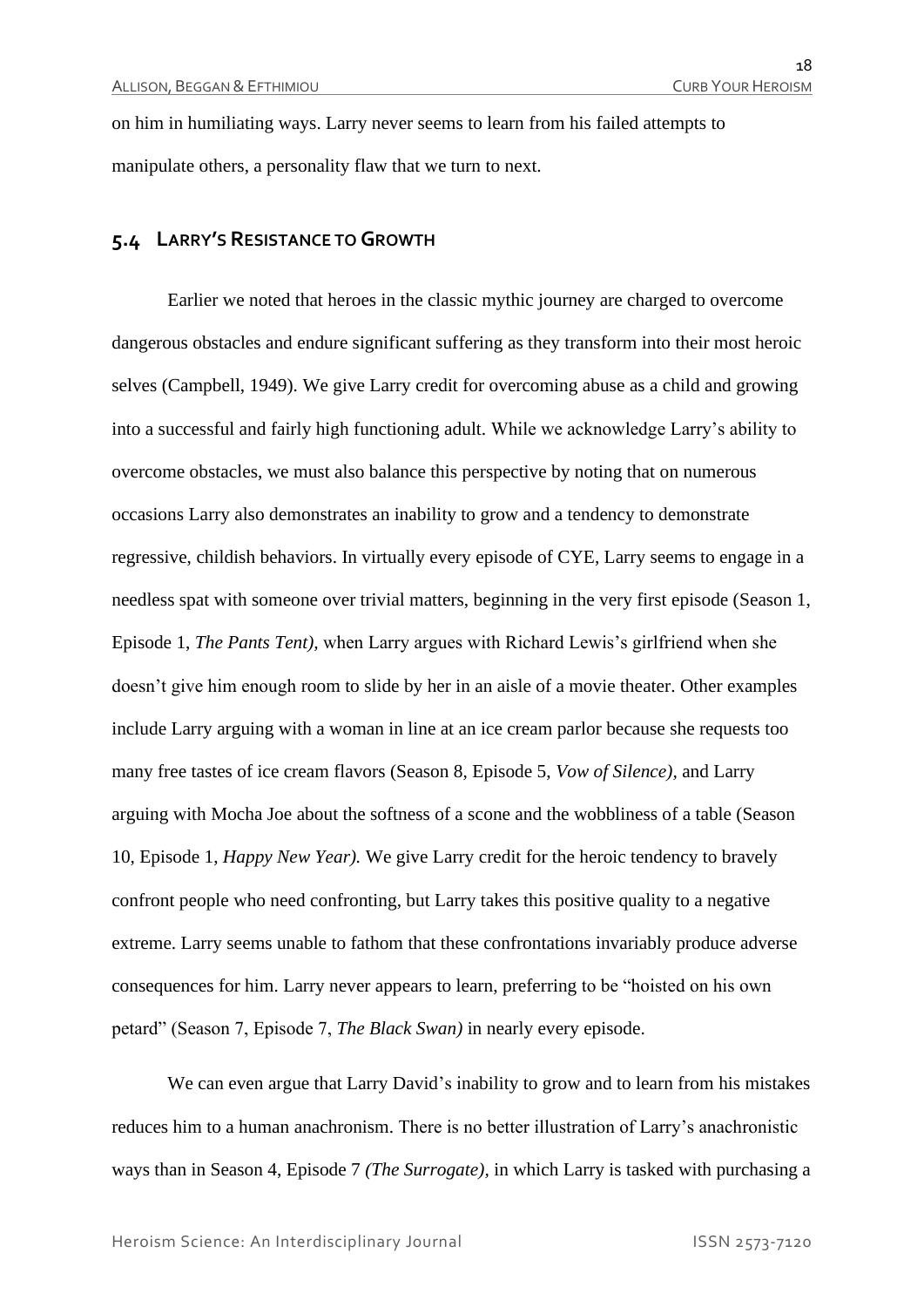baby shower gift. He decides to buy a doll but the only remaining doll in the toy store is of biracial descent. Despite being told by a store employee that the doll is biracial, Larry insists on using the offensive term "mulatto". Despite being informed that the expression is outdated and insulting, Larry continues to use the term, even at the baby shower where his slur attracts disapproving looks from party guests. Another example, in Season 11, Episode 6 (*Man Fights Tiny Woman*), centers on Larry expressing preferences for which gender should pursue specific occupations. Guest star Seth Rogan castigates Larry for his offensively sexist remarks but Larry is undeterred. Overall, we see that Larry is incapable of growing and keeping current with contemporary moral sensibilities. For Larry David in CYE, there is no hero's journey, no growth, nothing learned, and no transformation to his best self. In this way, Larry is arguably an antihero.

## **6 CONCLUSION:HERO OR ANTIHERO?**

What are we to conclude about Larry David's heroic nature in CYE? To answer this question, we turn to a recent conceptualization of heroism offered by Beggan (2019), who describes what he calls *the grey zone of heroism.* Beggan makes the rather provocative assertion that the heroic response is not always the best response, and that there are many social situations in which it is not clear whether a heroic action is necessary, desired, or even heroic. There may be good reasons why people should not act in a heroic manner, as when someone donates his kidney to his friend and then unexpectedly dies from medical complications. This fate nearly befell Larry, and thus in hindsight it could be argued that Larry's selfish desire to preserve his kidney was morally sound. Beggan's analysis also suggests that Larry's role as a "social assassin" can be seen as either unnecessary meddling in others' personal business, or as helpful behavior directed toward achieving a social good. Larry David appears to spend much of his life in the grey zone of heroism, occupying that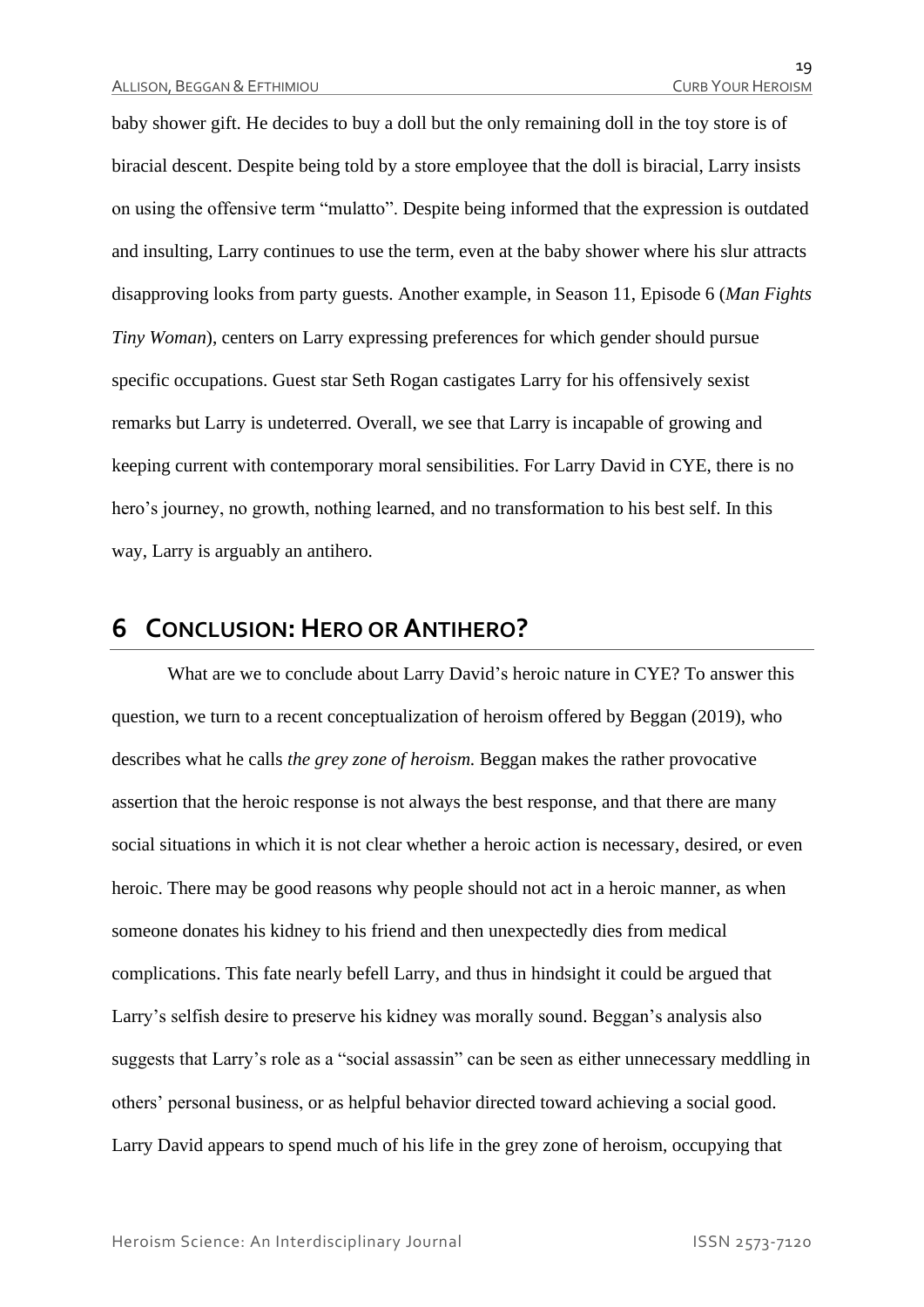space between heroism and villainy by taking actions and intervening in ways that sometimes help and sometimes hurt himself and others.

It is also important to remember the obvious fact that the Larry David we see in CYE is a television character and not the real Larry David. As such, the Larry in the TV series is the product of Larry David the writer's comedic instincts. What do we know about the real Larry David's comedic writing philosophy? In a 2014 interview, actor Jason Alexander revealed that Larry David's highest priority as a television writer is maximizing the humor in any given situation (Foundation Interviews, 2014). "The belief [on *Seinfeld*] was that 'funny trumps'", said Alexander. "Funny trumps story, funny trumps character, funny trumps everything." According to Alexander, this philosophy of television writing is unusual, with most writers of both comedy and drama placing the highest priority on remaining true to a story or to a consistent characterization. Alexander explains: "If I were ever to say to Larry or Jerry [Seinfeld], 'My character would never say or do that,' they would say, 'Let's make him. Let's force him.' Because it was funny."

From this perspective, Larry the character's contradictions and inconsistencies can be explained as products of Larry the writer's emphasis on creating humor at all costs, even at the expense of consistent characterization. The Larry David we see in CYE is a highly intelligent man who makes a remarkable sacrifice of his time and money to reunite with his ex-wife Cheryl, yet when she is ready to return to him, he does something that only a colossally stupid man would do: he drives her away by making a kerfuffle about a coffee stain that she left on a wooden table (Season 7, Episode 10, *Seinfeld).* In short, the Larry David that we see in CYE is a Larry who defies characterization as either a hero or an antihero, because his character is written to be funny rather than consistently either good or bad, or smart or dumb. Larry has spent eleven seasons of CYE being hoisted with his own petard, and sometimes the petard has heroic aims while other times the petard has dubious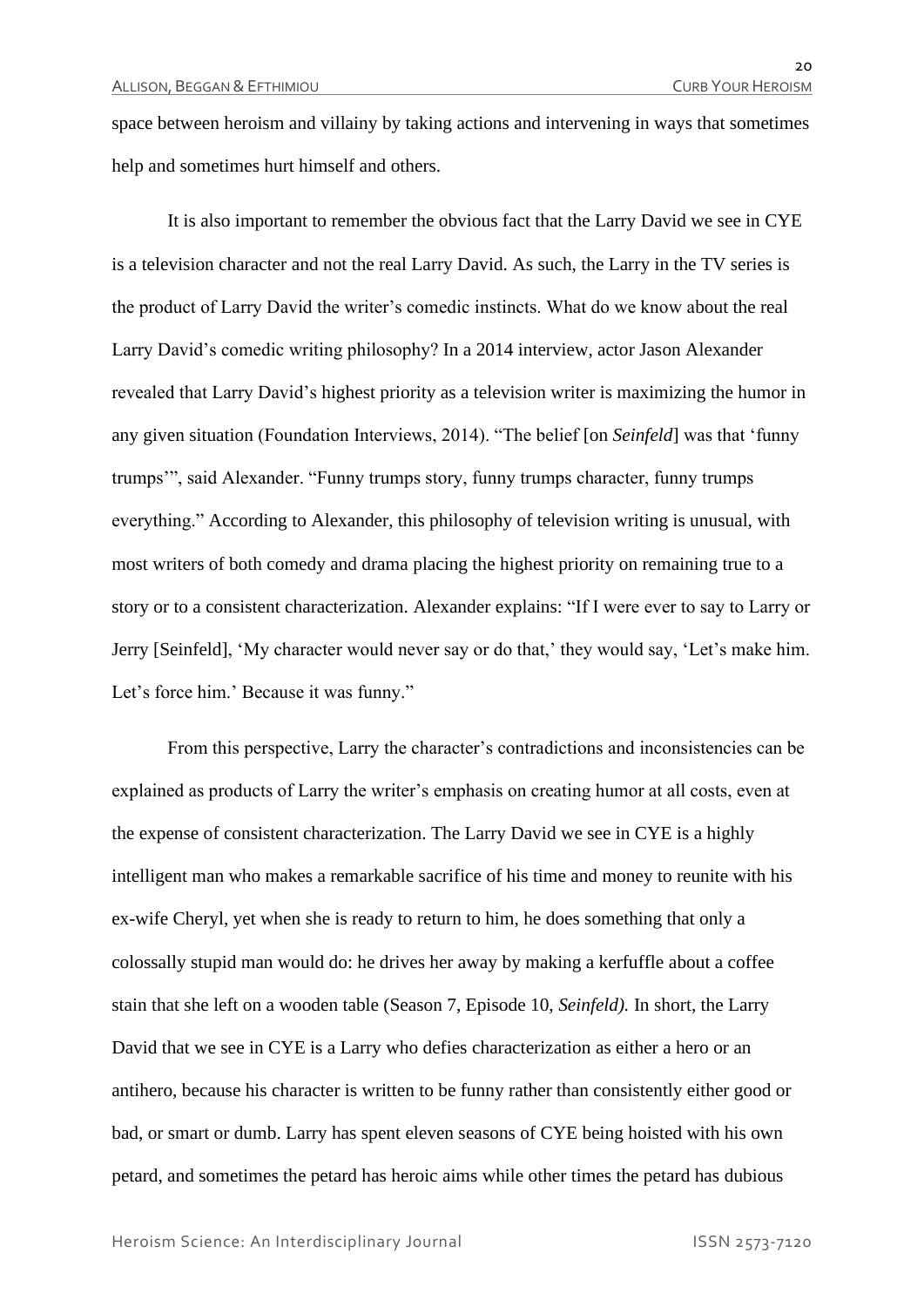ones. CYE is a television series that explores and maximizes the comedic value in both the hoisting and in the petard, with little interest in any scholarly conclusion about the lead character's heroic or antiheroic status.

Nowhere is Larry's inconsistent status as both hero and antihero more amplified than in Season 8, Episode 6, ironically entitled *The Hero.* The episode begins with Larry assuming the role of an accidental hero when, tripping over his shoelaces, he saves a flight attendant from an abusive passenger. Everyone except his nemesis Suzie Green believes him to be a legitimate hero, and Larry soaks up the adulation and uses his elevated status to date an attractive woman. When Suzie exposes him as a fraud, the woman dumps him and begins dating another man, Ricky Gervais, whom Larry has accurately pegged as more shallow and selfish than Larry himself. Larry follows the couple onto a New York subway, where he witnesses them being mugged at gunpoint. In this situation, one would expect Larry to relish their victimhood and simply walk away. But CYE's central goal is to engender ironic humor, and thus Larry attacks the mugger with a loaf of bread that Ricky Gervais earlier criticized as being "too hard" to eat. Larry thus proves to the woman that he is indeed a real hero.

This same episode ends on a very telling note. Having beaten the mugger into submission, Larry exits the subway car but gets his shoelaces caught in the subway door as the train is exiting the station. His moment of triumph ends in humiliation, which is a common occurrence in CYE. Larry may be a misanthropic curmudgeon, but he appears to have won the hearts of millions because he embodies the TV trope of *the everyman* (TV Tropes, 2020). Despite being rich and famous, Larry is all too human. He is bald and wears his baldness like a badge of honor. In nearly every episode of CYE, there are unflattering camera angles of Larry's head, often with the camera positioned directly behind his scalp, showcasing his ever-receding and every-greying hairline. Larry is old, and with each passing season of CYE, what little hair remains is becoming more unruly and ridiculous. Larry is the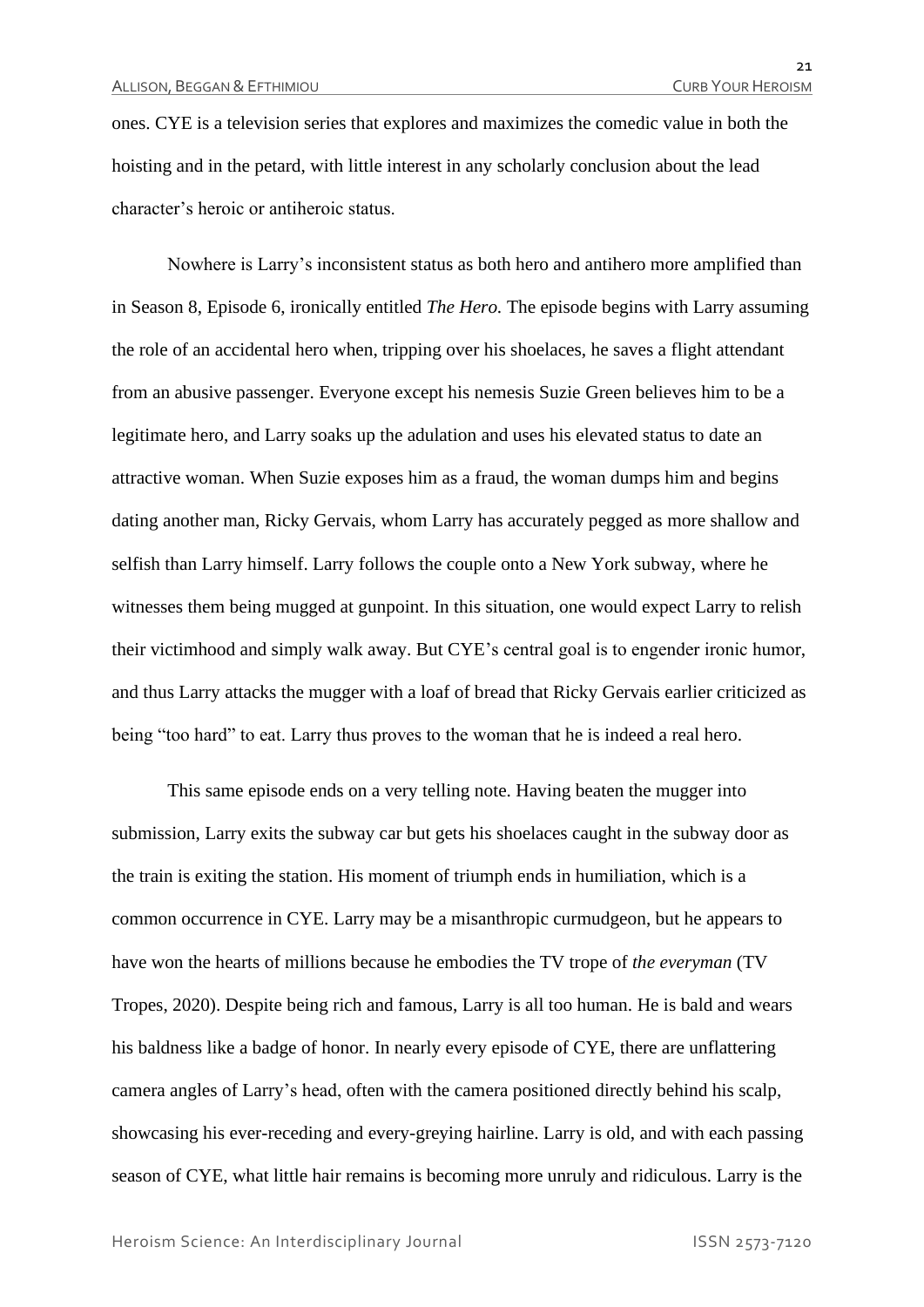everyman who loses the girl and can't get her back. He often speaks of his ineptness with women (e.g., Season 4, Episode 1, *Mel's Offer,* and Season 10, Episode 2, *Side-Sitting)* yet we, as the audience, are witness to Larry's charm and wit with women. Larry's shortcomings are obvious to us and yet eminently fixable if only he were more self-aware.

Many episodes end with Larry running away from angry mobs (Season 2, Episode 7, *The Doll)*, jealous boyfriends (Season 7, Episode 4, *The Hot Towel),* assassins (Season 9, Episode 10, *Fatwa!)*, and terrible legal trouble (Season 7, Episode 9, *The Table Read).* Like many of us, Larry is his own worst enemy. His efforts to address his problems only seem to amplify them. He suspects he's smarter than most people yet he suffers more than most, and the suffering is almost always of his own doing. Larry may be clever, rich, and famous, but like most of us, his life is a constant struggle for love, self-respect, and achievement.

This latter observation begs the question: How do audiences perceive Larry? Does our analysis of his heroism translate to audiences who are unlikely to critique the series and the character in the way that we have as heroism scientists? Although there are no direct data connecting CYE's audience experience with their perceptions of Larry's heroism or antiheroism, we can make two observations based on social media posts and comments from fans of Larry and the series. First, it is evident from users' comments on CYE YouTube videos that fans appreciate Larry's courageous ability to break social norms of politeness by confronting people about their questionable behavior. One such video is aptly named, *What if Everyone Had Their Own Larry David* (Late Night with Seth Meyers, 2020). In the video, Larry confronts people in amusing ways about their dubious actions, engaging in interventions that most of us think about doing but rarely do because of normative constraints. Users' comments on this video clearly illustrate fans' appreciation of the comic genius of Larry and also their observation that Larry has the heroic ability to speak the hard social truths that most people lack the courage to say. Future researchers may wish to conduct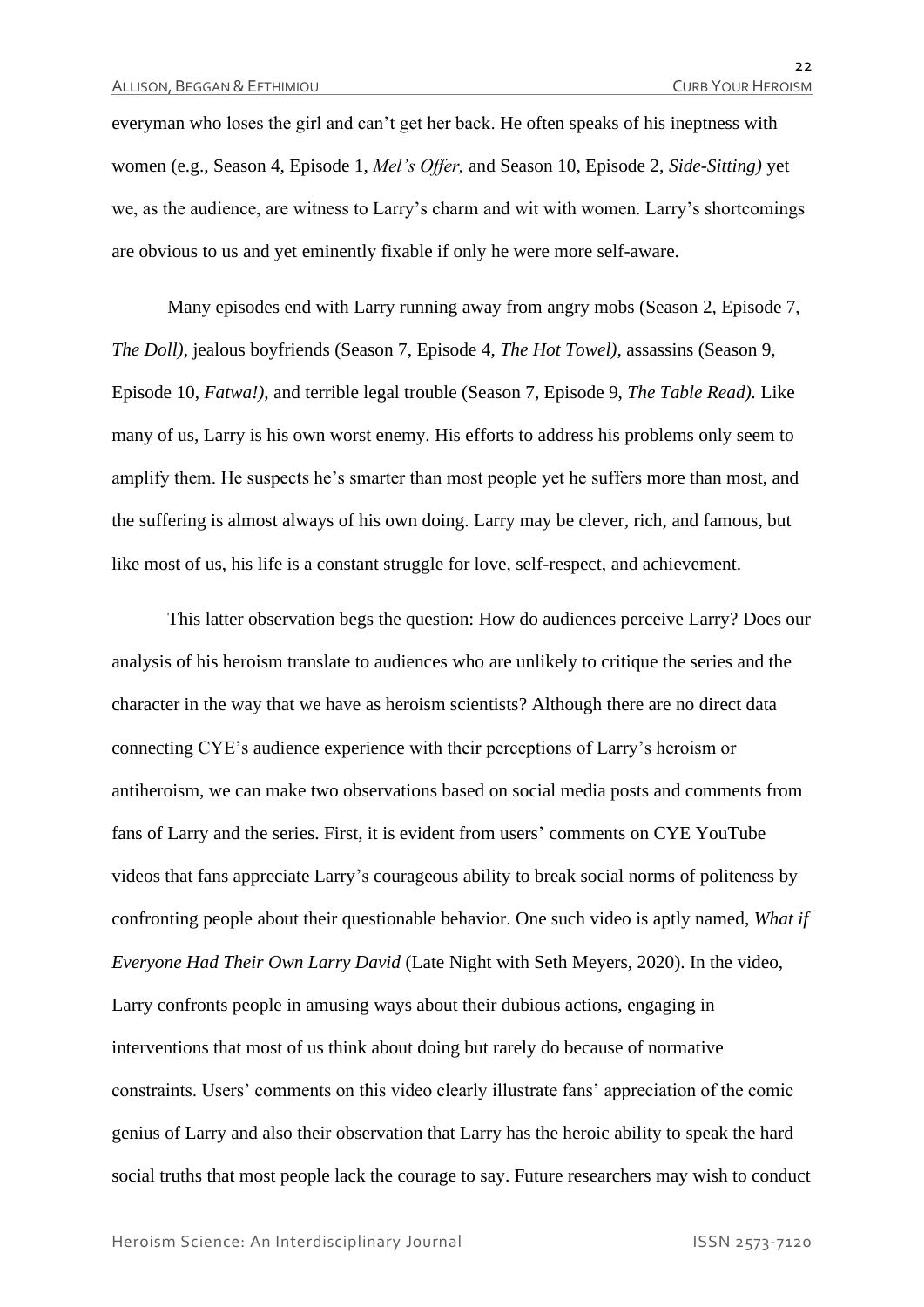content analyses of viewers' YouTube comments to corroborate this pattern of heroic admiration for Larry's social courage.

Second, we believe that a rich source of audience data about Larry and CYE resides in Reddit, a massive online social news community on which people post opinions, interests, links, and images on every topic imaginable. In their analysis of Reddit's impact on social science research, Proferes, Jones, Gilbert, Fiesler, and Zimmer (2021) have documented the rapid growth in the use of Reddit as a data source, the range of disciplines using Reddit, how researchers are accessing Reddit data, the characteristics of Reddit datasets that researchers are using, the subreddits and topics being studied, and the kinds of analyses of Reddit data that researchers are employing in their scholarship. Our informal review of Reddit discussions of Larry David and CYE reveals thousands of posts and comments from fans. We encourage future research to mine these data in ways suggested by Proferes et al. (2021) with the goal of assessing audience reactions to the heroism and antiheroism of Larry David.

We conclude with one final observation about the close conceptual ties between heroism and villainy. Allison and Goethals (2011) argued that a fine line exists between a hero and a villain, with good and bad actors displaying overlapping characteristics of intelligence, strength, resilience, charisma, and inspiration. Larry's complexity as a character may reflect this fine line. Just when we are convinced that Larry is a lovable everyman hero, we are witness to his antiheroic tendencies of narcissism, psychopathy, and Machiavellianism. Perhaps Larry in CYE is a reminder to us that heroic and antisocial personalities are "two twigs off the same branch" (Smith, Lilienfeld, Coffey, & Dabbs, 2013, p. 1). Studies have shown that heroism is positively associated with the impulsive component of psychopathy and sociopathy. Antisocial personalities, according to Stout (2020), "live outside of the social contract that binds the rest of us, are uniquely destructive, and will never be able to engage in authentic personal or work relationships with anyone" (p. 1). This is an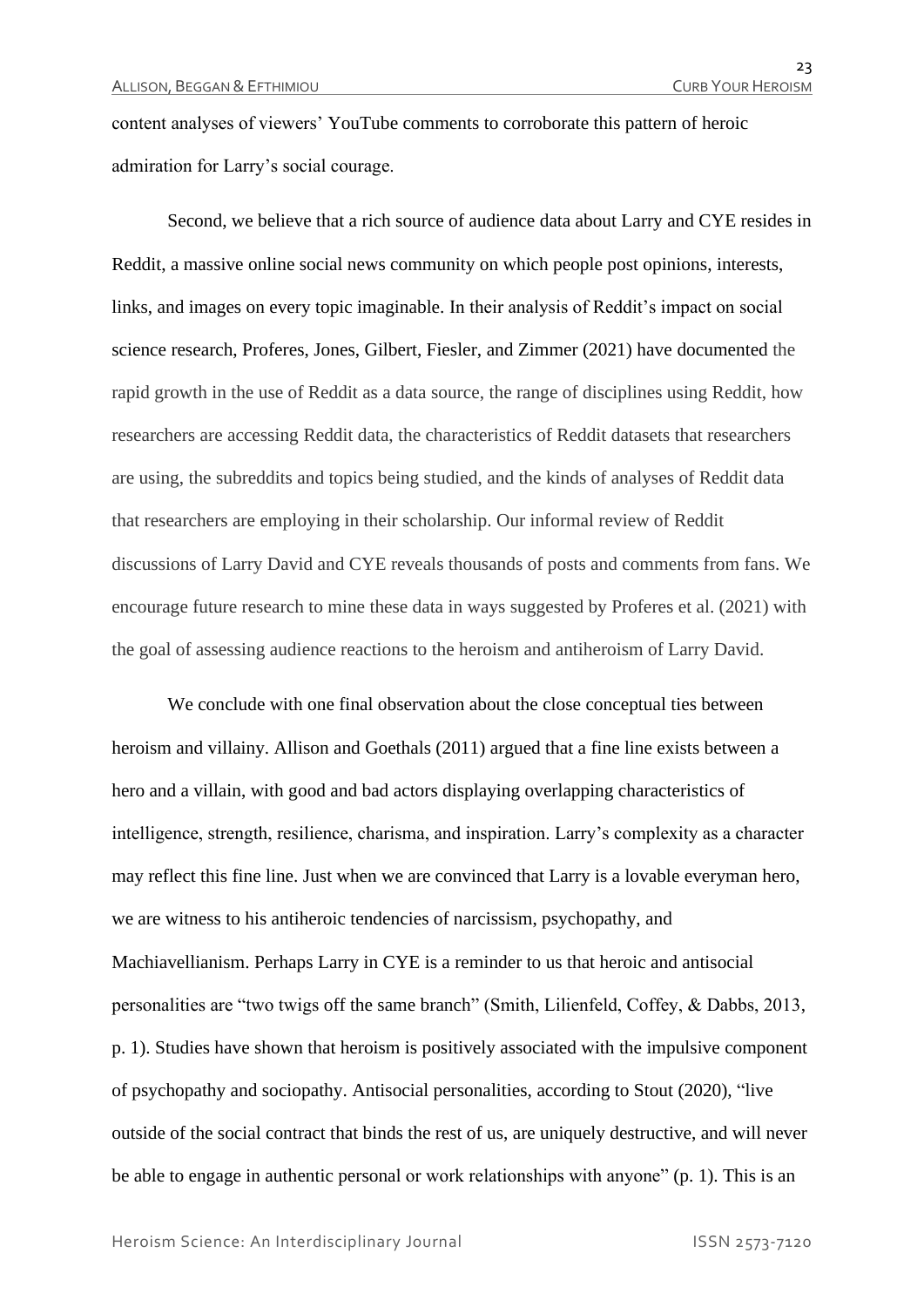apt description of Larry's life on CYE, with the exception of Larry's bond with his manager Jeff and his buddy Leon. Larry thus straddles the line between heroism and antiheroism in ways that highlight his endearing everyman quality and yet also honor CYE's overarching goal of squeezing as much comedy as possible from Larry's antics. The famed poet Ralph Waldo Emerson once wrote, "Every hero becomes a bore at last" (Emerson, 1850). Larry David, the writer, appears all too aware of this potential boredom and thus gifts us with a Larry David on CYE who displays enough heroism for us to like him and enough antiheroism for us to relate to him and laugh at him. This is the Larry David who defies simple heroic labeling and who has beguiled, frustrated and entertained us over eleven award-winning television seasons.

## **7 REFERENCES**

- Aguilera, D. (2019). The psychology of heroism. Stanford Magazine. Retrieved from https://stanfordmag.org/contents/the-psychology-of-heroism.
- Allison, S. T., & Goethals, G. R. (2011). Heroes: What they do and why we need them. New York: Oxford University Press.
- Allison, S. T., Goethals, G. R., & Kramer, R. M. (Eds.) (2017). Handbook of heroism and heroic leadership. New York: Routledge.
- Allison, S. T., Goethals, G. R., Marrinan, A. R., Parker, O. M., Spyrou, S. P., Stein, M. (2019). The metamorphosis of the hero: Principles, processes, and purpose. Frontiers in Psychology, 10, 606
- Allison, S. T. & Smith, G. (2015). Reel heroes and villains. Richmond: Agile Writer Press.

American Heritage Dictionary (2020). Antihero. Retrieved from https://ahdictionary.com/word/search.html?q=antihero.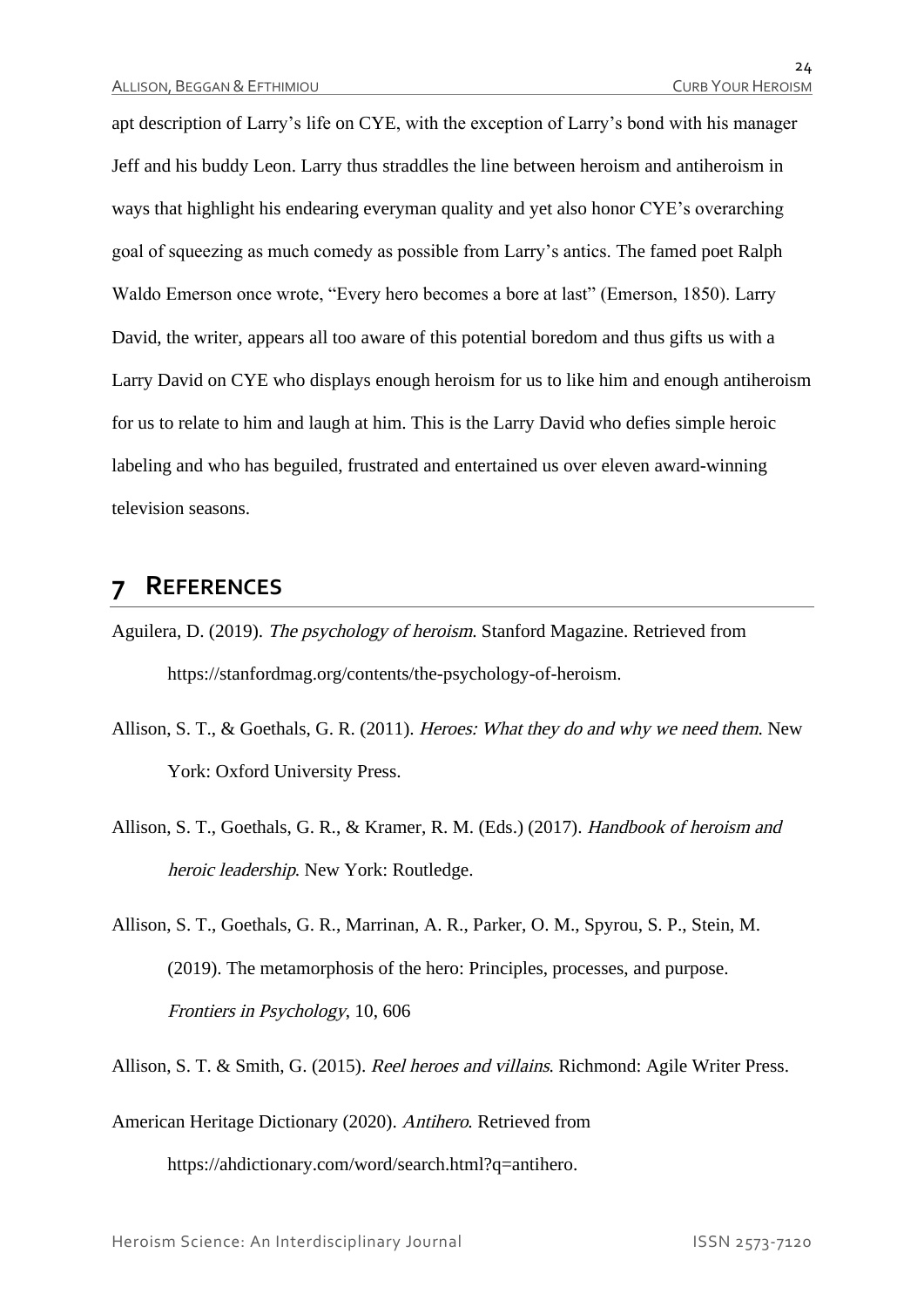Asch, S. E. (1955). Opinions and social pressure. Scientific American, 193, 31–35.

- Asch, S. E. (1956). Studies of independence and conformity: I. A minority of one against a unanimous majority. Psychological monographs: General and applied, 70(9), 1-70.
- Beggan, J. K. (2019). On the downside of heroism: Grey zone limitations on the value of social and physical risk heroism. *Heroism Science*, 4, 1-36.

Campbell, J. (1949). The hero with a thousand faces. New York: MJF Books.

- Chi, P. (2017). Larry David explains the difference between him and "Larry David". Retrieved from https://www.vanityfair.com/hollywood/2017/09/larry-david-curbyour-enthusiasm-season-9-premiere-bernie-sanders-trump.
- Comerford, C. (2018). Personal heroism through fact and fiction: Safeguarding truth and freedom in the utopia of Star Trek and the whistle-blowing of Edward Snowden. In O. Efthimiou, S. T. Allison, & Z. E. Franco (Eds.), Heroism and wellbeing in the 21st Century: Applied and emerging perspectives. New York: Routledge.
- David, L., & Weide, R. B. (1999). Curb your enthusiasm. Los Angeles, CA: Warner **Brothers**
- Deutsch, M., & Gerard, H. B. (1955). A study of normative and informational social influences upon individual judgment. The Journal of Abnormal and Social Psychology, 51, 629-636.
- Emerson, R. W. (1850). Representative men: Seven lectures. Boston: Phillips, Sampson and Company.
- Foundation Interviews (2014, July 9). Jason Alexander discusses the legacy of "Seinfeld" [Video]. YouTube. https://www.youtube.com/watch?v=CLSWwdY6aho.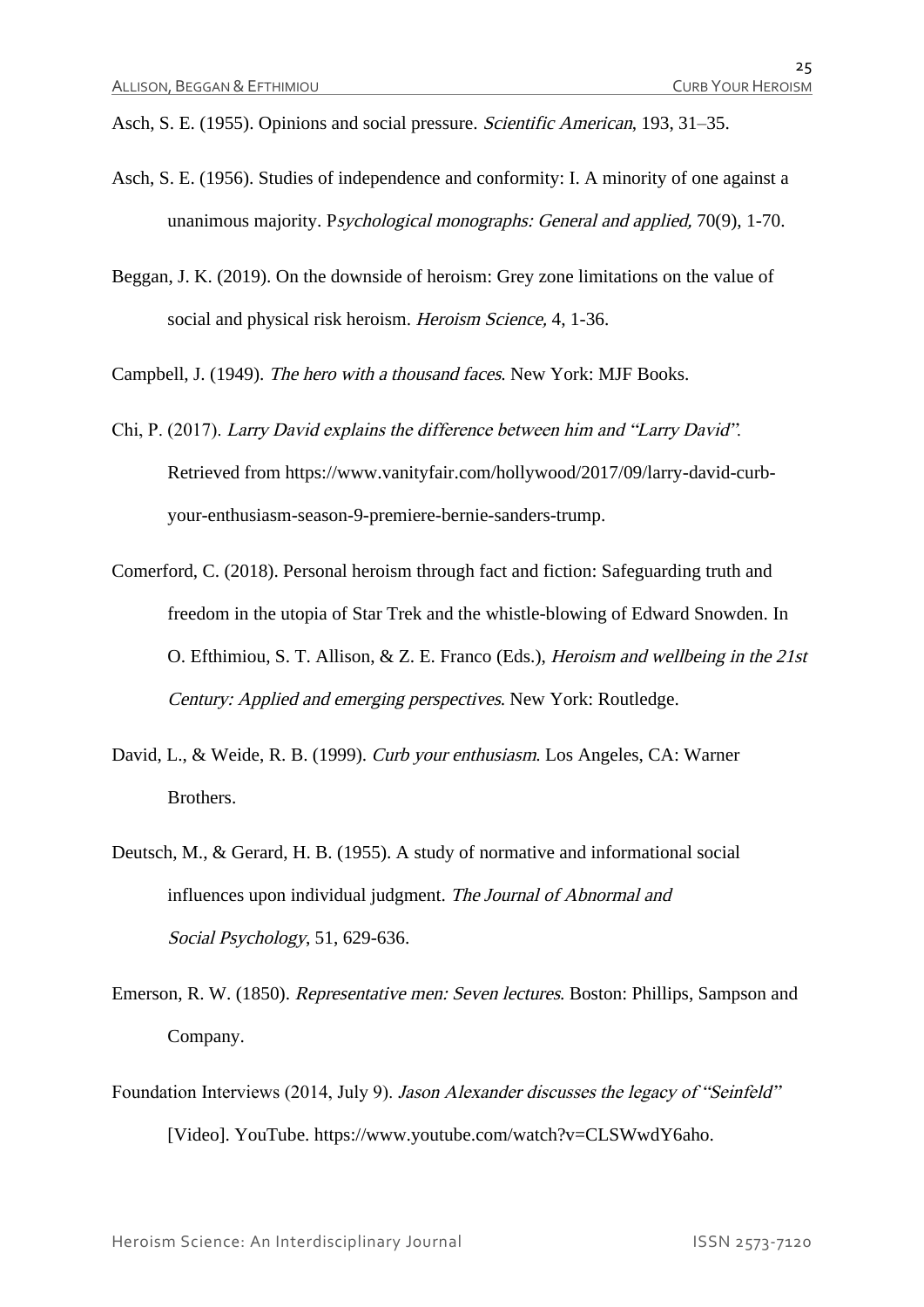- Franco, Z. E., Blau, K., & Zimbardo, P. G. (2011). Heroism: A conceptual analysis and differentiation between heroic action and altruism. Review of General Psychology, 15, 99-113.
- Franco, Z. E., & Zimbardo, P. G. (2006). The banality of heroism. The Greater Good, 3, 30-35.
- Franco, Z. E., Allison, S. T., Kinsella, E. L., Kohen, A., Langdon, M., & Zimbardo, P. (2018). Heroism research: A review of theories, methods, challenges, and trends. Journal of Humanistic Psychology, 58, 382-396.
- Goethals, G. R., & Allison, S. T. (2019). The romance of heroism and heroic leadership: Ambiguity, attribution, and apotheosis. West Yorkshire: Emerald.
- Kinsella, E. L., Ritchie, T. D., & Igou, E. R. (2015). Zeroing in on heroes: A prototype analysis of hero feature. Journal of Personality and Social Psychology, 108, 114-127.
- Jonason, P. K., Webster, G. D., Schmitt, D. P., Li, N. P., & Crysel, L. (2012). The antihero in popular culture: Life history theory and the dark triad personality traits. Review of General Psychology, 16(2), 192–199.
- Jones, D. N., & Paulhus, D. L. (2009). Machiavellianism. In M. R. Leary & R. H. Hoyle (Eds.), Handbook of individual differences in social behavior (pp. 93–108). New York: The Guilford Press.
- Late Night with Seth Meyers (2020, January 10). What if everyone had their own Larry David? Retrieved from https://www.youtube.com/watch?v=tNOKXlv8-bY.
- Klein, N. (2020). Heroes perceive their own actions as less heroic than other people do. Social Psychological and Personality Science, 11, 1072-79.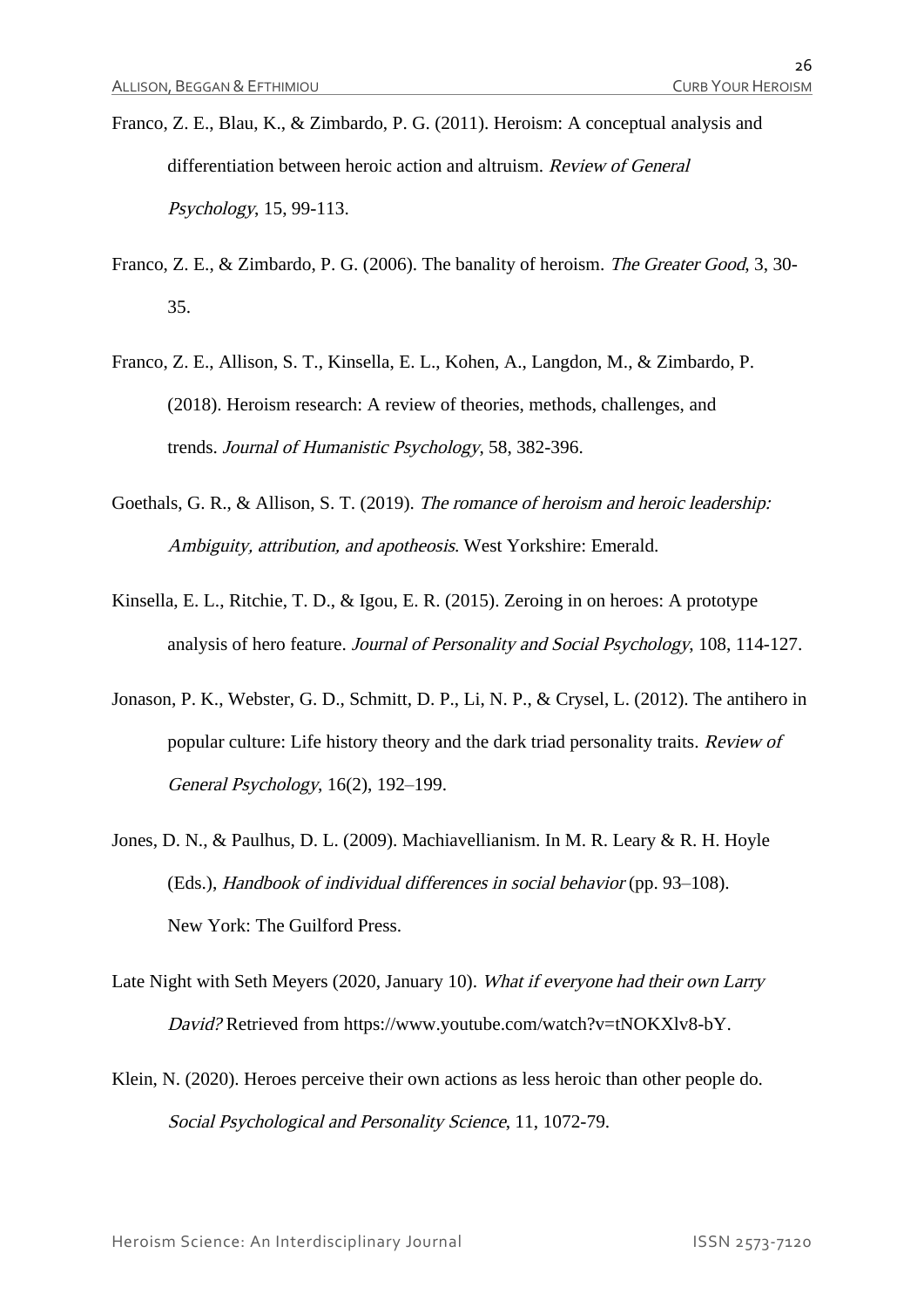Konrath, S., Meier, B. P., & Bushman, B. J. (2014). Development and validation of the single item narcissism scale (SINS). PLOS ONE. https://doi.org/10.1371/ journal.pone.0103469

Kuyon, K. (2016). Why we love batman. Retrieved from http://ou.edu/content/dam/expowriting/(6)Kuyon-WhyWeLoveBatman.pdf.

- Markman, A., & Duke, B. (2016). Brain beliefs: Answers to the most pressing questions about your mind. New York: Sterling.
- Merriam Webster Dictionary (2020). Antihero. Retrieved from https://www.merriamwebster.com/dictionary/antihero.
- Michael, J. (2013). The rise of the anti-hero: Why the characters in TV and movies we love most are the ones with fatal flaws. Retrieved from https://relevantmagazine.com/culture/tv/rise-anti-hero.
- Phillips, A. (2002). Promises, promises: Essays on psychoanalysis and literature. New York: Basic Books.
- Proferes, N., Jones, N., Gilbert, S., Fiesler, C., & Zimmer, M. (2021). Studying Reddit: A systematic overview of disciplines, approaches, methods, and ethic. Social Media  $+$  Society, 7(2), 1.
- Shafer, D. M., & Raney, A. A. (2012). Exploring how we enjoy antihero narratives. Journal of Communication, 62, 1028–1046.
- Smith, S. F., Lilienfeld, S. O., Coffey, K., & Dabbs, J. M. (2013). Are psychopaths and heroes twigs off the same branch? Evidence from college, community, and presidential samples. Journal of Research in Personality, 47(5), 634– 646.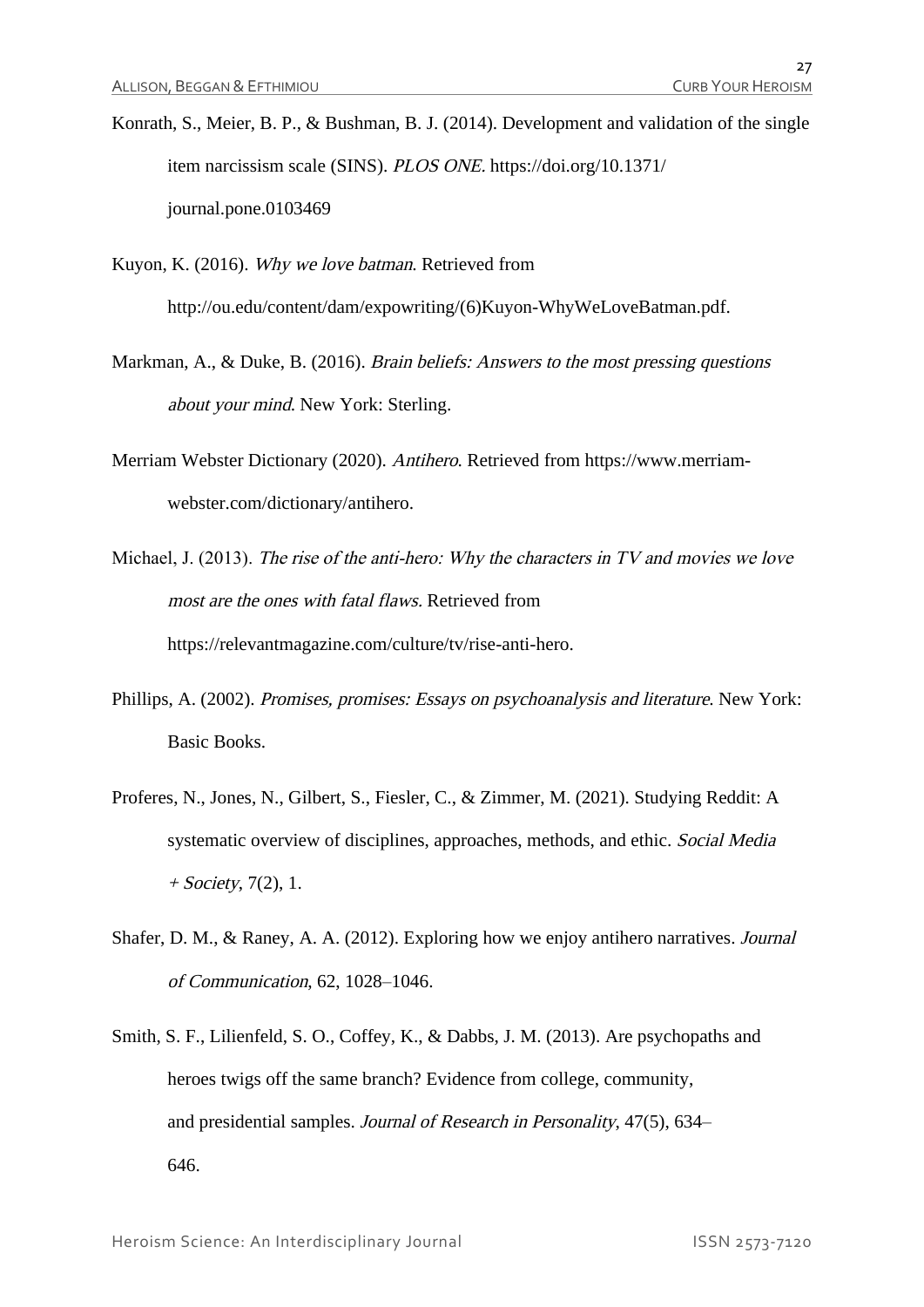- Spyrou, S. P. (2020). Adherence to principles: The heroism of Charlotte Brontë and Edith Wharton. In S. T. Allison (Ed.), Core concepts in heroism science, *V*olume <sup>2</sup>. Richmond: Palsgrove.
- Stout, M. (2020). Why sociopaths are so hard to identify. Psychology Today. Retrieved from https://www.psychologytoday.com/us/blog/outsmarting-the-sociopath-nextdoor/202004/why-sociopaths-are-so-hard-identify
- TV Tropes (2020). The everyman. Retrieved from https://tvtropes.org/pmwiki/pmwiki.php/Main/TheEveryman.
- Ulquinaku, A., Sarial-Abi, G., Kinsella, E. L., & Igou, E. R. (2020). The breaking bad effect: Priming with an antihero increases sensation seeking. British Journal of Social Psychology. https://doi-org.newman.richmond.edu/10.1111/bjso.12374
- Wolf, J. (2020). Is real life Larry David the same as his 'Curb Your Enthusiasm' character? Retrieved from https://www.cheatsheet.com/entertainment/is-real-life-larry-david-thesame-as-his-curb-your-enthusiasm-character.html/
- Worthington, E. L, & Allison, S. T. (2018). Heroic humility: What the science of humility can say to people raised on self-focus. Washington, DC: American Psychological Association.